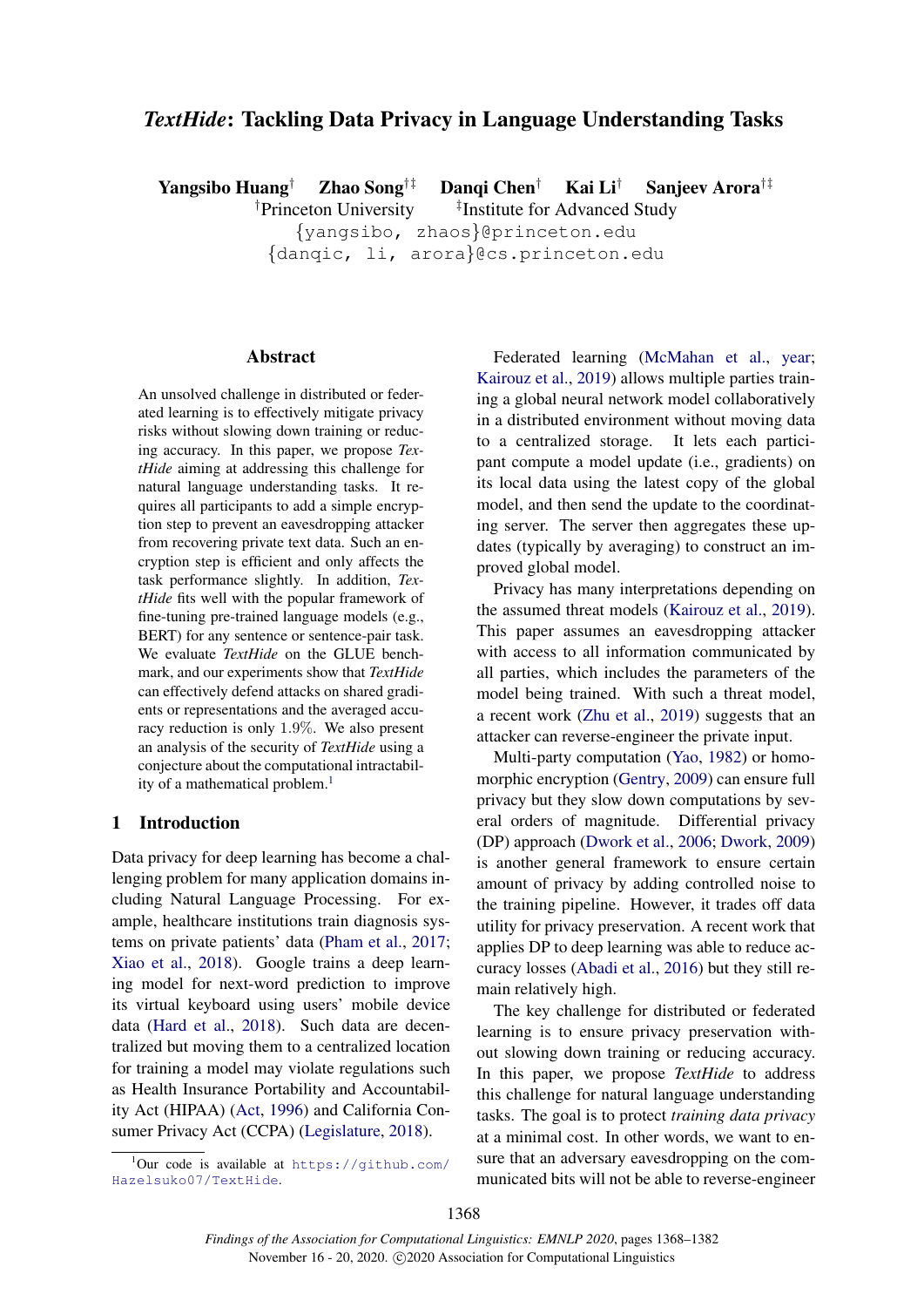training data from any participant.

*TextHide* requires each participant in a distributed or federated learning setting to add a simple encryption step with one-time secret keys to hide the hidden representations of its text data. The key idea was inspired by *InstaHide* [\(Huang](#page-10-4) [et al.,](#page-10-4) [2020\)](#page-10-4) for computer vision tasks, which encrypts each training datapoint using a random pixel-wise mask and the *MixUp* technique [\(Zhang](#page-11-4) [et al.,](#page-11-4) [2018a\)](#page-11-4) of data augmentation. However, application of *InstaHide* to text data is unclear because of the well-known dissimilarities between image and language: pixel values are real numbers whereas text is sequences of discrete symbols.

*TextHide* is designed to plug into the popular framework which transforms textual input into output vectors through pre-trained language models (e.g., BERT [\(Devlin et al.,](#page-9-5) [2019\)](#page-9-5)) and use those output representations to train a new shallow model (e.g., logistic regression) for any supervised single-sentence or sentence-pair task. The pretrained encoder is fine-tuned as well while training the shallow model. We evaluate *TextHide* on the GLUE benchmark [\(Wang et al.,](#page-11-5) [2019\)](#page-11-5). Our results show that *TextHide* can effectively defend attacks on shared gradients or representations while the averaged accuracy reduction is only 1.9%.

Lastly, *TextHide* and *InstaHide* have completely different security arguments due to the new designs. To understand the security of the proposed approach, we also invent a new security argument using a conjecture about the computational intractability of a mathematical problem.

## <span id="page-1-5"></span>2 *InstaHide* and Its Challenges for NLP

*InstaHide* [\(Huang et al.,](#page-10-4) [2020\)](#page-10-4) has achieved good performance in computer vision for privacypreserving distributed learning, by providing a cryptographic<sup>[2](#page-1-0)</sup> security while incurring much smaller utility loss and computation overhead than the best approach based on differential privacy [\(Abadi et al.,](#page-9-4) [2016\)](#page-9-4).

*InstaHide* is inspired by the observation that a classic computation problem, k-VECTOR SUBSET  $SUM<sup>3</sup>$  $SUM<sup>3</sup>$  $SUM<sup>3</sup>$ , also appears in the *MixUp* [\(Zhang et al.,](#page-11-4) [2018a\)](#page-11-4) method for data augmentation, which is used to improve accuracy on image data.

To encrypt an image  $x \in \mathbb{R}^d$  from a private dataset, *InstaHide* first picks  $k - 1$  other images  $s_2, s_3, \ldots, s_k$  from that private dataset, or a large public dataset of  $N$  images, and random nonnegative coefficients  $\lambda_i$  for  $i = 1, \dots, k$  that sum to 1, and creates a composite image  $\lambda_1 x + \sum_{i=2}^{k} \lambda_i s_i$  $(k$  is typically small, e.g., 4). A composite label is also created using the same set of coefficients.<sup>[4](#page-1-2)</sup> Then it adds another layer of security: pick a *ran* $dom \, mask \, \sigma \in \{-1, 1\}^d$  and output the encryption  $\widetilde{x} = \sigma \circ (\lambda_1 x + \sum_{i=2}^k \lambda_i s_i)$ , where  $\circ$  is coordinatewise multiplication of vectors. The neural network is then trained on encrypted images, which look like random pixel vectors to the human eye and yet lead to good classification accuracy. Note that the "one-time secret key"  $\sigma$ ,  $s_2$ ,  $\cdots$ ,  $s_k$  used to encrypt  $x$  will not be reused to encrypt other images.

Challenges of applying *InstaHide* to NLP. There are two challenges to apply *InstaHide* to text data for language understanding tasks. The first is the discrete nature of text, while the encryption in *InstaHide* operates at continuous inputs. The second is that most NLP tasks today are solved by *fine-tuning* pretrained language models such as BERT on downstream tasks. It remains an open question how to add encryption into such a framework and what type of security argument it will provide. The following section presents our approach that overcomes these two challenges.

## <span id="page-1-4"></span>3 *TextHide*: Formal Description

There are two key ideas in *TextHide*. The first one is using the "one-time secret key" coming from *InstaHide* for encryption, and the second is a method to incorporate such encryption into the popular framework of fine-tuning a pre-trained language model e.g., BERT [\(Devlin et al.,](#page-9-5) [2019\)](#page-9-5).

In the following, we will describe how to integrate *TextHide* in the federated learning setting (Section [3.1\)](#page-1-3), and then present two *TextHide* schemes (Section [3.2](#page-2-0) and [3.3\)](#page-3-0). We analyze the security of *TextHide* in Section [3.4.](#page-4-0)

## <span id="page-1-3"></span>3.1 Fine-tuning BERT with *TextHide*

In a federated learning setting, multiple participants holding private text data may wish to solve NLP tasks by using a BERT-style fine-tuning

<span id="page-1-0"></span> $2C$ ryptosystem design since the 1970s seeks to ensure any attack must solves a computationally expensive task.

<span id="page-1-1"></span> $3k$ -VECTOR SUBSET SUM is known to be hard: in the worst case, finding the secret indices requires  $\geq N^{k/2}$  time [\(Abboud and Lewi,](#page-9-6) [2013\)](#page-9-6) under the conjecture *Exponential Time Hypothesis [\(Impagliazzo et al.,](#page-10-5) [1998\)](#page-10-5). See Appendix [A.](#page-12-0)*

<span id="page-1-2"></span><sup>&</sup>lt;sup>4</sup>Only the labels of the examples from the private dataset will get combined. See [\(Huang et al.,](#page-10-4) [2020\)](#page-10-4) or Section [3](#page-1-4) for more details.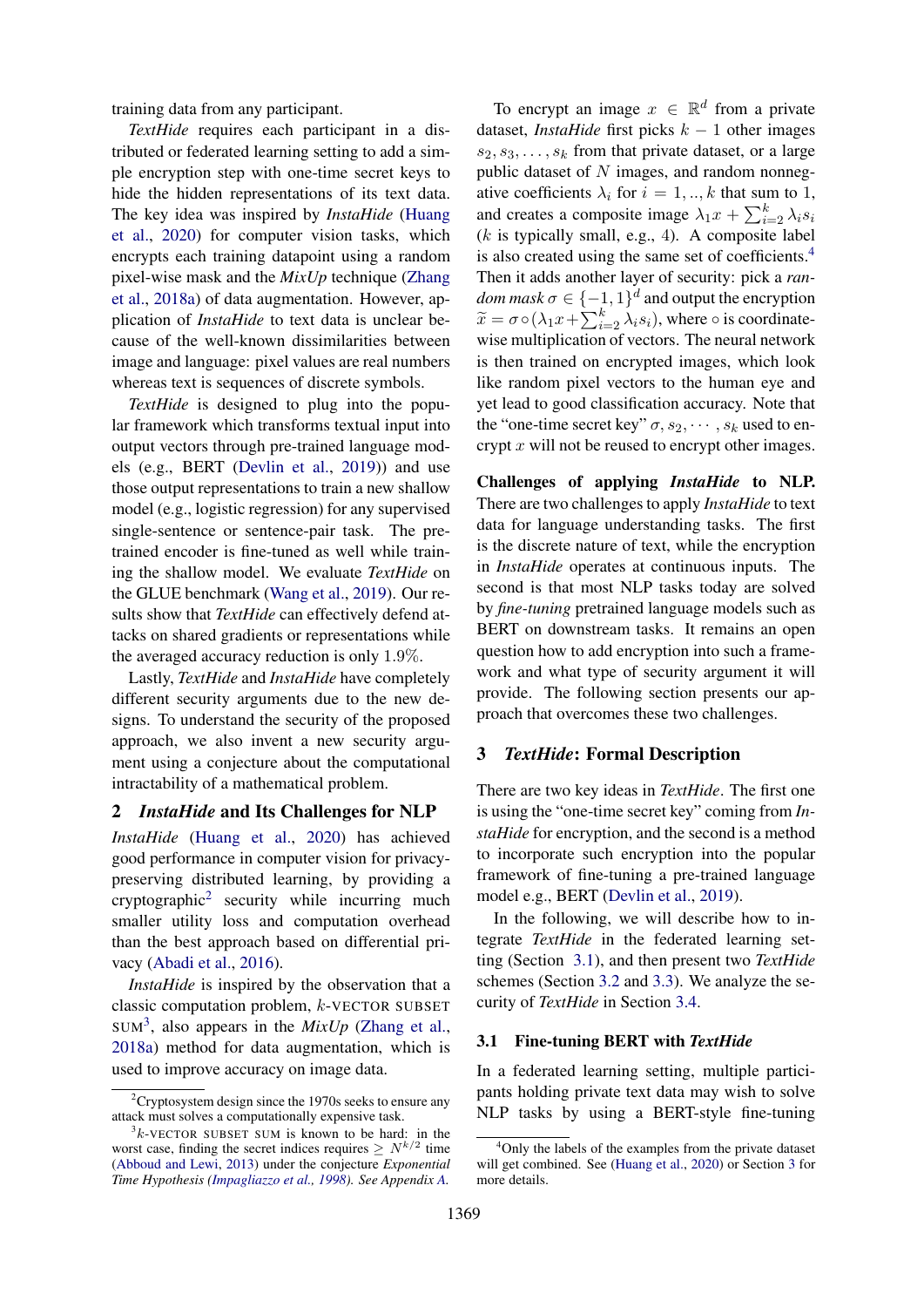<span id="page-2-1"></span>

Figure 1: An illustration of *TextHide* encryption with  $k = 2$ , where k is the number of inputs (sentence or sentence-pair) got mixed in each *TextHide* representation. *TextHide* first encodes each text input using a transformer encoder, then linearly combines their output representations (i.e., [CLS] tokens), as well as their labels. Finally, an entry-wise mask is chosen from a randomly pre-generated pool and applied on the mixed representation. The entry-wise mask, together with the other datapoints to mix constitute the "one-time secret key" of the *TextHide* scheme. Note that training directly takes place on encrypted data and no decryption is needed.

pipeline, where *TextHide*, a simple *InstaHide*inspired encryption step can be applied at its intermediate level to ensure privacy (see Figure [1\)](#page-2-1).

The BERT fine-tuning framework assumes (input, label) pairs  $(x, y)$ 's, where x takes the form of  $[CLS]s_1$  [SEP] for single-sentence tasks, or  $[CLS]s_1$   $[SEP]s_2$   $[SEP]$  for sentence-pair tasks.  $y$  is a one-hot vector for classification tasks, or a real-valued number for regression tasks.<sup>[5](#page-2-2)</sup> For a standard fine-tuning process, federated learning participants use a BERT-style model  $f_{\theta_1}$  to compute hidden representations  $f_{\theta_1}(x)$ 's for their inputs x's and then train a shallow classifier  $h_{\theta_2}$  on  $f_{\theta_1}(x)$ , while also fine-tuning  $\theta_1$ . The parameter vectors  $\theta_1, \theta_2$  will be updated at the central server via pooled gradients. All participants hold current copies of the two models.

To ensure privacy of their individual inputs  $x$ 's, federated learning participants can apply *TextHide* encryption at the *output*  $f_{\theta_1}(x)$ 's. The model  $h_{\theta_2}$ will be trained on these encrypted representations. Each participant will compute gradients by backpropagating through their private encryption, and this is going to be the source of the secrecy: the attacker can see the communicated gradients but not the secret encryptions, which limits leakage of information about the input.

We then formally describe two *TextHide* schemes for fine-tuning BERT in the federated learning setting: TextHide<sub>intra</sub> which encrypts an input using other examples from the same dataset, and *TextHide*<sub>inter</sub> which utilizes a large public dataset to perform encryption. Due to a large public dataset, *TextHide*<sub>inter</sub> is more secure than *TextHide*<sub>intra</sub>, but the latter is quite secure in practice when the training set is large.

#### <span id="page-2-0"></span>3.2 Basic *TextHide*: Intra-Dataset *TextHide*

In *TextHide*, we have a pre-trained text encoder  $f_{\theta_1}$ , which takes x, a sentence or a sentence pair, and maps it to a representation  $e = f_{\theta_1}(x) \in \mathbb{R}^d$ (e.g.,  $d = 768$  for BERT<sub>base</sub>). We use [b] to denote the set  $\{1, 2, \dots, b\}$ . Given a dataset  $D$ , we denote the set  $\{x_i, y_i\}_{i \in [b]}$  an "input batch" by  $\mathcal{B}$ , where  $x_1, \dots, x_b$  are b inputs randomly drawn from  $\mathcal{D}$ , and  $y_1, \dots, y_b$  are their labels. For each  $x_i$  in the batch  $\mathcal{B}, i \in [b]$ , we can encode  $x_i$  using  $f_{\theta_1}$ , and obtain a new set of  $\{e_i = f_{\theta_1}(x_i), y_i\}_{i \in [b]}$ . We refer to this set as an "encoding batch", and denote it by  $\mathcal{E}$ . Later in this section, we use  $\tilde{e}_i$  to denote<br>the *TaxtHide* operation of e-for  $i \in [h]$  and name the *TextHide* encryption of  $e_i$  for  $i \in [b]$ , and name the set  $\mathcal{E} = {\{\tilde{e}_i, y_i\}}_{i \in [b]}$  as a "hidden batch" of  $\mathcal{E}$ .

We use  $\sigma \in \{-1, +1\}^d$  to denote an entry-wise sign-flipping mask. For a *TextHide* scheme,  $M =$  ${\lbrace \sigma_1, \cdots, \sigma_m \rbrace}$  denotes its randomly pre-generated mask pool of size  $m$ , and  $k$  denotes the number of sentences combined in a *TextHide* representation. We name such a parametrized scheme as  $(m, k)$ -*TextHide*.

 $(m, k)$ -**TextHide.** Algorithm [1](#page-3-1) describes how  $(m, k)$ -*TextHide* encrypts an encoding batch  $\mathcal{E} =$  ${e_i, y_i}_{i \in [b]}$  into a hidden batch  $\mathcal{E}$ , where b is the batch size. For each  $e_i$  in  $\mathcal{E}$ , *TextHide* linearly combines it with  $k - 1$  other representations, as well as their labels. Then, *TextHide* randomly selects a mask  $\sigma_i$  from M, the mask pool, and applies it on the combination using coordinate-wise

<span id="page-2-2"></span><sup>&</sup>lt;sup>5</sup>We will mainly use classification tasks as examples throughout the paper for brevity.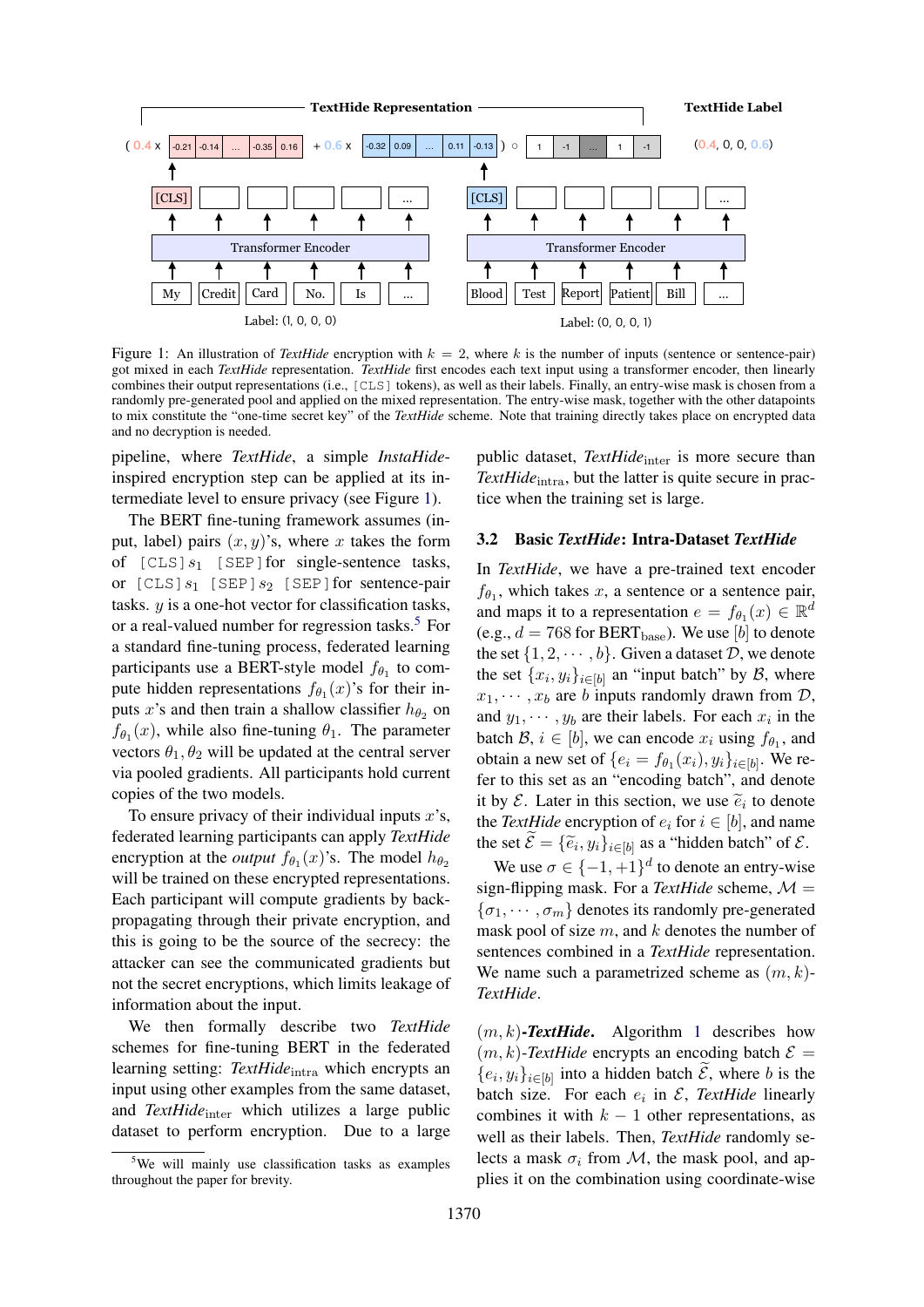<span id="page-3-1"></span>Algorithm 1 (m, k)-*TextHide* 1: **procedure** TEXTHIDE( $\mathcal{E}, \mathcal{M}, k$ )<br>2:  $\triangleright \mathcal{E}$ : the tr  $\triangleright \mathcal{E}$ : the training batch, b:  $|\mathcal{E}| = b$ 3:  $\triangleright \mathcal{M}$ : the mask pool,  $m: |\mathcal{M}| = m$ <br>4:  $\triangleright k$ : number of training examples to be mixed 4:  $\triangleright k$ : number of training examples to be mixed<br>5:  $\triangleright \text{Let } [b]$  denote the set  $\{1, 2, \dots, b\}$  $\triangleright$  Let [b] denote the set  $\{1, 2, \cdots, b\}$ 6:  $\widetilde{\mathcal{E}} \leftarrow \emptyset$ <br>7: Genera Generate  $\pi_1$  such that  $\pi_1(i) = i, \forall i \in [b]$ 8: Generate  $k - 1$  random permutations  $\pi_2, \dots, \pi_k$ :  $[b] \rightarrow [b]$ 9: Sample  $\lambda_1, \dots, \lambda_b \sim |\mathcal{N}(0, I_k)| \in \mathbb{R}^k$  uniformly at random, normalize s.t.  $\sum_{j=1}^{k} (\lambda_i)_j = 1$ ,  $\forall i \in [b]$ . 10: for  $(e_i, y_i) \in \mathcal{E}$  do 11:  $\sigma_i \sim \mathcal{M}$ 12:  $\widetilde{e}_i \leftarrow \sigma_i \circ \sum_{j=1}^k (\lambda_i)_j \cdot e_{\pi_j(i)}$ 13:  $\widetilde{y}_i \leftarrow \sum_{j=1}^k (\lambda_i)_j \cdot y_{\pi_j(i)}$ 14:  $\tilde{\mathcal{E}} \leftarrow \tilde{\mathcal{E}} \cup \{(\tilde{x}_i, \tilde{y}_i)\}\$ <br>15: **end for** end for 16: return  $\tilde{\mathcal{E}}$ 17: end procedure

multiplication. This gives  $\tilde{e}_i$ , the encryption of  $e_i$ <br>(lines 12, 13 in Algorithm 1). Note that different (lines [12,](#page-3-1) [13](#page-3-1) in Algorithm [1\)](#page-3-1). Note that different  $e_i$ 's in the batch get assigned to a fresh random  $\sigma_i$ 's from the pool.

Plug into federated BERT fine-tuning. Algorithm [2](#page-3-2) shows how to incorporate (m, k)-*TextHide* in federated learning, to allow a centralized server and C distributed clients collaboratively fine-tune a language model (e.g., BERT) for any downstream tasks, without sharing raw data. Each client (indexed by c) holds its own private data  $\mathcal{D}_c$  and a private mask pool  $\mathcal{M}_c$ , and  $\sum_{c=1}^{C} |\mathcal{M}_c| = m$ .

The procedure takes a pre-trained BERT  $f_{\theta_1}$ and an initialized task-specific classifier  $h_{\theta_2}$ , and runs T steps of *global* updates of both  $\theta_1$  and  $\theta_2$ . In each *global* update, the server aggregates *local* updates of C clients. For a *local* update at client c, the client receives the latest copy of  $f_{\theta_1}$ and  $h_{\theta_2}$  from the server, samples a random input batch  $\{x_i, y_i\}_{i \in [b]}$  from its private dataset  $\mathcal{D}_c$ , and encodes it into an encoding batch  $\mathcal{E} = \{e_i =$  $f_{\theta_1}(x_i), y_i\}_{i \in [b]}$  (line [21](#page-3-2) in Algorithm [2\)](#page-3-2).

To protect privacy, each client will run  $(m, k)$ -*TextHide* with its own mask pool  $\mathcal{M}_c$  to encrypt the encoding batch  $\mathcal E$  into a hidden batch  $\mathcal E$  (line [22](#page-3-2) in Algorithm [2\)](#page-3-2). The client then uses the hidden batch  $\mathcal E$  to calculate the model updates (i.e., gradients) of both the BERT encoder  $f_{\theta_1}$  and the shallow classifier  $h_{\theta_2}$ , and returns them to the server (line [23](#page-3-2) in Algorithm [2\)](#page-3-2). The server averages all updates from C clients, and runs a *global* update for  $f_{\theta_1}$  and  $h_{\theta_2}$  (lines [12,](#page-3-2) [13](#page-3-2) in Algorithm [2\)](#page-3-2).

<span id="page-3-2"></span>**Algorithm 2** Federated fine-tuning BERT using  $(m, k)$ -*TextHide* with C clients (indexed by c)

```
1: m: size of each client's mask pool
 2: k: number of training samples to be mixed
 3: d: hidden size (e.g., 768 in BERT)
  4: procedure SERVEREXECUTION(f_{\theta_1}, h_{\theta_2})
  5: \triangleright f_{\theta_1}: the pre-trained BERT; h_{\theta_2}: a shallow classifer
 6: \triangleright T: number of model updates, η: learning rate
  7: f_{\theta_1^1} \leftarrow f_{\theta_1}, h_{\theta_2^1} \leftarrow h_{\theta_2}8: for t = 1 \rightarrow T do<br>9: for each client
9: for each client c in parallel do<br>10: \nabla_{\alpha t}, \nabla_{\alpha t} \leftarrow \text{CLIUPDA}'10: \nabla_{\theta_1^t, c}, \nabla_{\theta_2^t, c} \leftarrow \text{CLIUPDATE}(c, f_{\theta_1^t}, h_{\theta_2^t})11: end for<br>
\theta_1^{t+1} \leftarrow \theta_1^t - \frac{\eta}{C} \sum_{c=1}^C \nabla_{\theta_1^t,c}12:13:
                       t^{t+1} \leftarrow \theta_2^t - \frac{\eta}{C} \sum_{c=1}^C \nabla_{\theta_2^t, c}14: end for
15: return f_{\theta_1}^{T+1}, h_{\theta_2}^{T+1}16: end procedure
17: procedure CLIUPDATE(c, f_{\theta_1}, h_{\theta_2}) \geq \text{Run on Client } c18: \triangleright b: batch size; \mathcal{D}^c: private train set of client c
19: \triangleright \mathcal{M}_c: the mask pool of size m owned by client c,
       masks are sampled i.i.d. from \{-1,+1\}^d20: Sample a random batch \{x_i, y_i\}_{i \in [b]} from \mathcal{D}_c<br>21: \mathcal{E} = \{f_a, (x_i), y_i\}_{i \in [b]}21: \mathcal{E} = \{f_{\theta_1}(x_i), y_i\}_{i \in [b]}22: \widetilde{\mathcal{E}} \leftarrow \text{TextHide}(\mathcal{E}, \mathcal{M}_c, k)<br>
23: return \nabla_{\theta_k} \mathcal{L}(f_{\theta_k}, h_{\theta_k}; \widetilde{\mathcal{E}})23: return \nabla_{\theta_1} \mathcal{L}(f_{\theta_1}, h_{\theta_2}; \mathcal{E}), \nabla_{\theta_2} \mathcal{L}(f_{\theta_1}, h_{\theta_2}; \mathcal{E})24: end procedure
```
#### <span id="page-3-0"></span>3.3 Inter-dataset *TextHide*

Inter-dataset *TextHide* encrypts private inputs with text data from a *second* dataset, which can be a large public corpus (e.g., Wikipedia). The large public corpus plays a role reminiscent of the *random oracle* in cryptographic schemes [\(Canetti](#page-9-7) [et al.,](#page-9-7) [2004\)](#page-9-7).

Assume we have a private dataset  $D_{\text{private}}$  and a large public dataset Dpublic, *TextHide*inter randomly chooses  $\lceil k/2 \rceil$  sentences from  $D_{\text{private}}$  and the other  $|k/2|$  from  $D_{\text{public}}$ , mixes their representations, and applies on it a random mask from the pool. A main difference between *TextHide*<sub>inter</sub> and *TextHide*intra is, *TextHide*intra mixes all labels of inputs used in the combination, while in *TextHide*<sub>inter</sub>, only the labels from  $D_{\text{private}}$  will be mixed (there is usually no label from the public dataset). Specifically, for an original datapoint  $\{x_i, y_i\} \in \mathcal{E}$ , let  $S \subset [b]$  denote the set of data points' indices that its *TextHide* encryption combines, and  $|S| = k$ . Then its *TextHide*<sub>inter</sub> label is given by

$$
\frac{\sum_{j=1}^{k} (\lambda_i)_j \cdot y_{\pi_j(i)} \cdot \mathbf{1}[\pi_j(i) \in D_{\text{private}} \cap S]}{\sum_{j=1}^{k} (\lambda_i)_j \cdot \mathbf{1}[\pi_j(i) \in D_{\text{private}} \cap S]},
$$

where  $\mathbf{1}[f]$  is a variable that  $\mathbf{1}[f] = 1$  if f holds, and = 0 otherwise. For each  $j \in [k], \pi_j : [b] \rightarrow [b]$ is a permutation.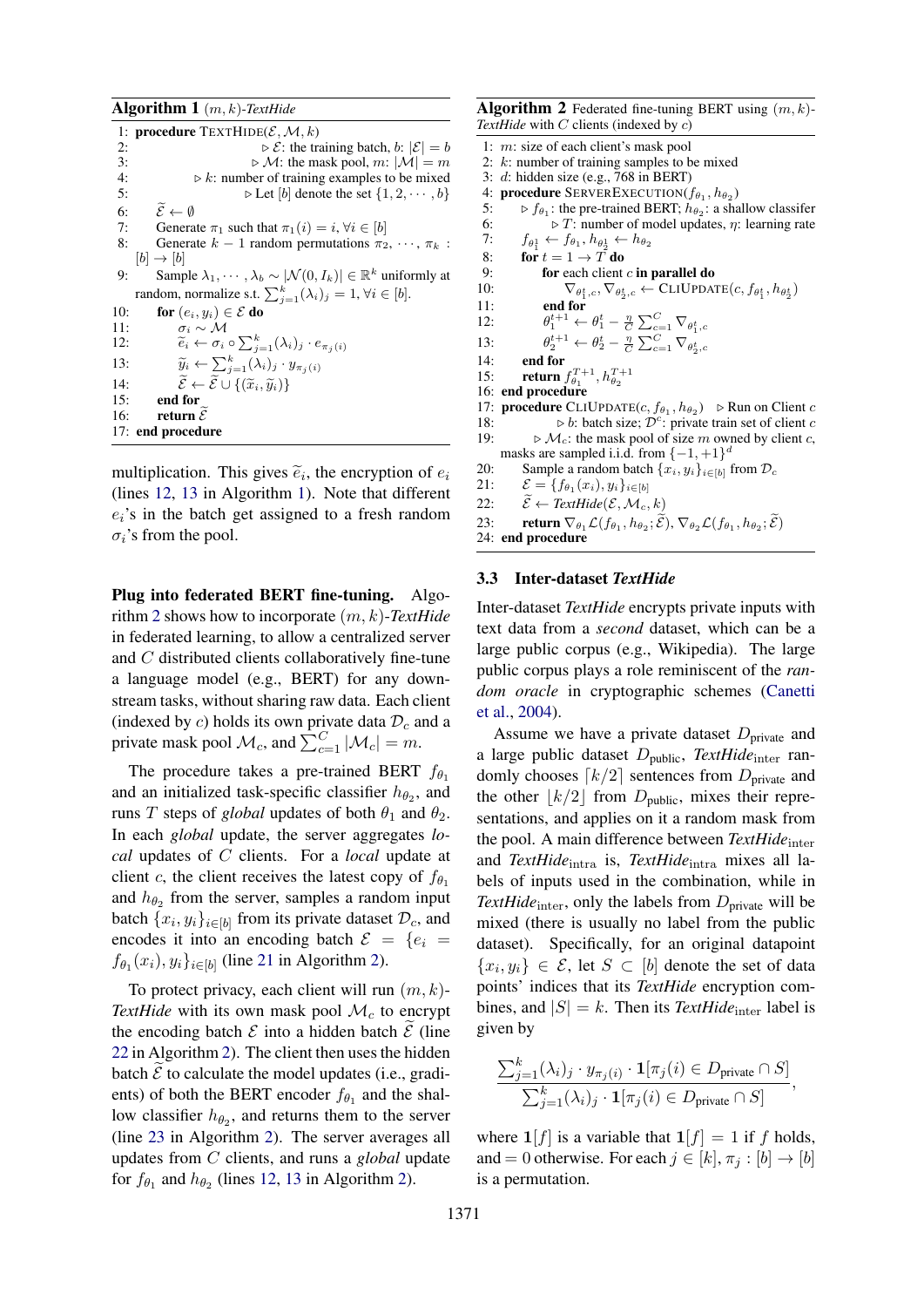## <span id="page-4-0"></span>3.4 On Security of *TextHide*

The encrypted representations produced by *TextHide* themselves are secure — i.e., do not allow any efficient way to recover the text  $x$ from the security framework of *InstaHide* (see Appendix [A](#page-12-0) for k-VECTOR SUBSET SUM). However, an additional source of information leakage is the shared gradients during federated learning, as shown by [\(Zhu et al.,](#page-11-2) [2019\)](#page-11-2). We mitigate this by ensuring that the secret mask  $\sigma$  used to encrypt the representation of input  $x$  is changed each epoch. The pool of masks is usually much larger than the number of epochs, which means that each mask gets used only once for an input (with negligible failure probability). The gradient-matching attack of [\(Zhu et al.,](#page-11-2) [2019\)](#page-11-2) cannot work in this scenario. In the following section, we will show that it does not even work with a fixed mask.

## 4 Experiments

We evaluate the utility and privacy of *TextHide* in our experiments. We aim to answer the following questions in our experiments:

- What is the accuracy when using *TextHide* for sentence-level natural language understanding tasks (Section [4.2\)](#page-4-1)?
- How effective is *TextHide* in terms of hiding the gradients (Section [4.3\)](#page-6-0) and the representations of the original input (Section [4.4\)](#page-6-1)?

## 4.1 Experimental Setup

Dataset. We evaluate *TextHide* on the General Language Understanding Evaluation (GLUE) benchmark [\(Wang et al.,](#page-11-5) [2019\)](#page-11-5), a collection of 9 sentence-level language understanding tasks:

- Two *sentence-level classification* tasks including Corpus of Linguistic Acceptability (CoLA) [\(Warstadt et al.,](#page-11-6) [2019\)](#page-11-6), and Stanford Sentiment Treebank (SST-2) [\(Socher et al.,](#page-11-7) [2013\)](#page-11-7).
- Three *sentence-pair similarity* tasks including Microsoft Research Paraphrase Corpus (MRPC) [\(Dolan and Brockett,](#page-9-8) [2005\)](#page-9-8), Semantic Textual Similarity Benchmark (STS-B) [\(Cer et al.,](#page-9-9) [2017\)](#page-9-9), and Quora Question Pairs (QQP)<sup>[6](#page-4-2)</sup>.
- Four *natural language inference* (NLI) tasks including Multi NLI (MNLI) [\(Williams et al.,](#page-11-8)

[2018\)](#page-11-8), Question NLI (QNLI) [\(Rajpurkar](#page-11-9) [et al.,](#page-11-9) [2016\)](#page-11-9), Recognizing Textual Entailment (RTE) [\(Dagan et al.,](#page-9-10) [2005;](#page-9-10) [Bar Haim et al.,](#page-9-11) [2006;](#page-9-11) [Giampiccolo et al.,](#page-9-12) [2007\)](#page-9-12), and Winograd NLI (WNLI) [\(Levesque et al.,](#page-10-6) [2011\)](#page-10-6).

Following previous work [\(Devlin et al.,](#page-9-5) [2019;](#page-9-5) [Joshi et al.,](#page-10-7) [2020\)](#page-10-7), we exclude WNLI in the evaluation. Table [1](#page-5-0) summarizes the data size, tasks and evaluation metrics of all the datasets. All tasks are single-sentence or sentence-pair classification tasks except that STS-B is a regression task.

Implementation. We fine-tune the pre-trained cased BERT<sub>base</sub> model released by [\(Devlin et al.,](#page-9-5) [2019\)](#page-9-5) on each dataset. We notice that generalizing to different masks requires a more expressive classifier, thus instead of adding a linear classifier on top of the [CLS] token, we use a multilayer perceptron of hidden-layer size (768, 768, 768) to get better performance under *TextHide*. We use AdamW [\(Kingma and Ba,](#page-10-8) [2015\)](#page-10-8) as the optimizer, and a linear scheduler with a warmup ratio of 0.1. More details of hyperparameter selection are given in Appendix [B.3.](#page-12-1) To show *TextHide*'s compatibility with the state-of-the-art model, we also test with the RoBERTa<sub>base</sub> model released by [\(Liu et al.,](#page-10-9) [2019\)](#page-10-9) and report the results in Appendix [B.2.](#page-12-2)

#### <span id="page-4-1"></span>4.2 Accuracy Results of *TextHide*

To answer the first question, we compare the accuracy of *TextHide* to the BERT baseline without any encryption.

We the vary *TextHide* scheme as follows:

- Evaluate different  $(m, k)$  combinations, where  $m$  (the size of mask pool) is chosen from  $\{0, 1, 16, 64, 256, 512, 1024, 4096, \infty\},\$ and  $k$  (the number of inputs to combine) is chosen from  $\{1, 2, 3, 4, 8\}$ .  $(m, k) = (0, 1)$ is equivalent to the baseline.
- Test both *TextHide*intra and *TextHide*inter. We use MNLI train set (around 393k examples and all the labels are removed) as the "public dataset" in the inter-dataset setting and run BERT fine-tuning with *TextHide*<sub>inter</sub> on the other 7 datasets. Here we use MNLI simply for convenience as it is the largest dataset in GLUE and one can use any public corpora (e.g., Wikipedia) in principle.

**Results with different**  $(m, k)$  **pairs.** Figure [2](#page-5-1) shows the performance of *TextHide*<sub>intra</sub> parameterized with different  $(m, k)$ 's. When m is fixed,

<span id="page-4-2"></span><sup>6</sup> [https://www.quora.com/q/quoradata/First-Quora-](https://www.quora.com/q/quoradata/First-Quora-Dataset-Release-Question-Pairs)[Dataset-Release-Question-Pairs](https://www.quora.com/q/quoradata/First-Quora-Dataset-Release-Question-Pairs)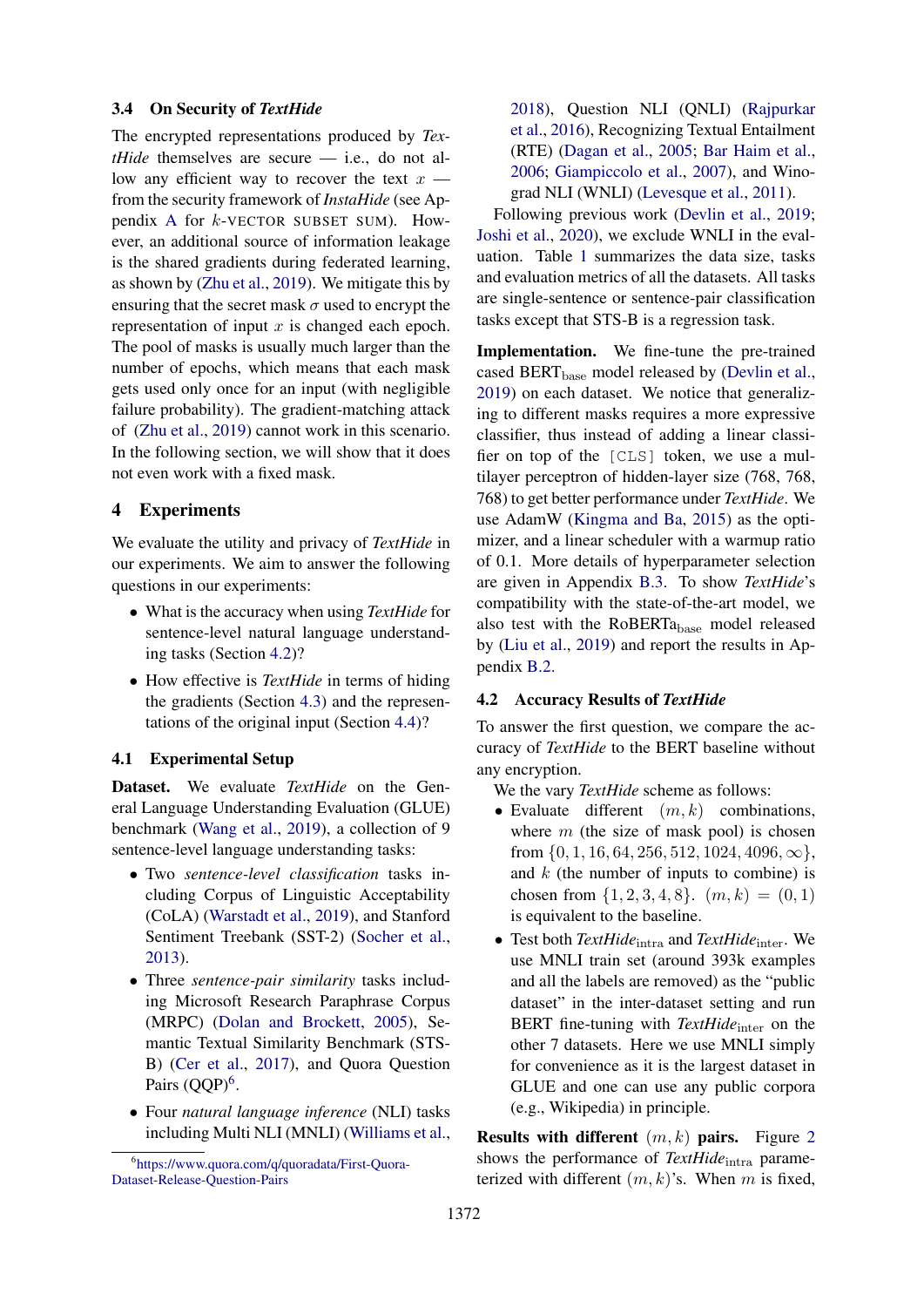<span id="page-5-0"></span>

| Dataset $ \mathcal{D} $ |      | Task                    | <b>Metric</b> | <b>Baseline</b>                                                                                                                                           | $\textit{TextHide}_{\text{intra}}$ | $\textit{TextHide}_{inter}$ |
|-------------------------|------|-------------------------|---------------|-----------------------------------------------------------------------------------------------------------------------------------------------------------|------------------------------------|-----------------------------|
| <b>RTE</b>              | 2.5k | NLI.                    | Acc.          | $72.0_{(0.86)}$                                                                                                                                           | $65.2_{(1.71)}$                    | $54.4_{(1.82)}$             |
|                         |      |                         |               | MRPC 3.7k Paraphrase F1 / Acc. $90.2_{(0.80)}$ / $86.2_{(1.40)}$ $89.7_{(0.56)}$ / $85.6_{(0.96)}$ $88.1_{(0.52)}$ / $82.6_{(0.75)}$                      |                                    |                             |
|                         |      |                         |               | STS-B 7k Similarity P/S corr. $90.1_{(0.12)}$ / $89.7_{(0.17)}$ $87.0_{(0.25)}$ / $87.0_{(0.27)}$ $86.0_{(0.27)}$ / $86.2_{(0.19)}$                       |                                    |                             |
|                         |      | CoLA 8.5k Acceptability | <b>MCC</b>    | $58.9_{(1.00)}$                                                                                                                                           | $56.3_{(0.86)}$                    | $52.3_{(0.80)}$             |
| $SST-2$                 | 67k  | Sentiment               | Acc.          | $92.4_{(0.76)}$                                                                                                                                           | $91.7_{(0.51)}$                    | $91.3_{(0.41)}$             |
| ONLI                    | 108k | NLI.                    | Acc.          | $91.7_{(0.70)}$                                                                                                                                           | $91.0_{(0.31)}$                    | $89.8_{(0.56)}$             |
| QQP                     |      | 364k Paraphrase         |               | F1 / Acc. 87.9 <sub>(0.39)</sub> / 91.0 <sub>(0.30)</sub> 87.3 <sub>(0.41)</sub> / 90.5 <sub>(0.33)</sub> 86.5 <sub>(0.28)</sub> / 89.8 <sub>(0.14)</sub> |                                    |                             |
| <b>MNLI</b>             | 393k | <b>NLI</b>              |               | m/mm $86.1_{(0.36)}$ / $85.6_{(0.23)}$ $84.0_{(0.15)}$ / $84.1_{(0.23)}$                                                                                  |                                    |                             |

Table 1: Performance on the GLUE tasks for both baseline (standard finetuning) and *TextHide* with BERT<sub>base</sub>, measured on the development sets. We report the mean results across 5 runs, with  $(m, k) = (16, 4)$  for RTE and  $(m, k) = (256, 4)$  for all the other datasets (see text for more details). Standard deviations are reported in parentheses.  $|\mathcal{D}|$  denotes the number of training examples. *TextHide* only suffers minor utility loss:  $\langle 3\% \rangle$  in most cases for both *TextHide*intraand *TextHide*inter. 'P / S corr.' is Pearson/Spearman correlation and 'MCC' is Matthew's correlation.

<span id="page-5-1"></span>

Figure 2: Performance of *TextHide*<sub>intra</sub> on the GLUE tasks of different  $(m, k)$  pairs, measured on the development sets.  $(m, k) = (0, 1)$  is equivalent to the baseline. Metrics are marked on the y-axis.  $|\mathcal{D}|$  denotes the number of training examples. *TextHide* with m = 256 achieves good utility on all datasets (except RTE). Larger dataset can work with larger m.

the network performs consistently with different k's, suggesting that *MixUp* [\(Zhang et al.,](#page-11-4) [2018a\)](#page-11-4) also works for language understanding tasks.

Increasing m makes learning harder since the network needs to generalize to different masking patterns. However, for most datasets (except for RTE), *TextHide* with  $m = 256$  only reduces accuracy slightly comparable to the baseline. Our explanation for the poor performance on RTE is that we find training on this small dataset (even without encryption) to be quite unstable. This has been observed in [\(Dodge et al.,](#page-9-13) [2020\)](#page-9-13) before. In general, *TextHide* can work with larger m (better security) when the training corpus is larger (e.g.,  $m = 512$  for data size  $> 100k$ .

*TextHide*intra vs. *TextHide*inter. *TextHide*intra mixes the representations from the same private dataset, whereas *TextHide*<sub>inter</sub> combines representations of private inputs with representations of random inputs from a large public corpus (MNLI in our case).

Table [1](#page-5-0) shows the results of the baseline and *TextHide* (both *TextHide*<sub>intra</sub> and *TextHide*<sub>inter</sub>) on the GLUE benchmark, with  $(m, k) = (256, 4)$  except for RTE with  $(m, k) = (16, 4)$ . The averaged accuracy reduction of *TextHide*<sub>intra</sub> is 1.9%, when compared to the baseline model. With the same  $(m, k)$ , *TextHide*<sub>inter</sub> incurs an additional 2.5% accuracy loss on average, but as previously suggested, the large public corpus gives a stronger notion of security.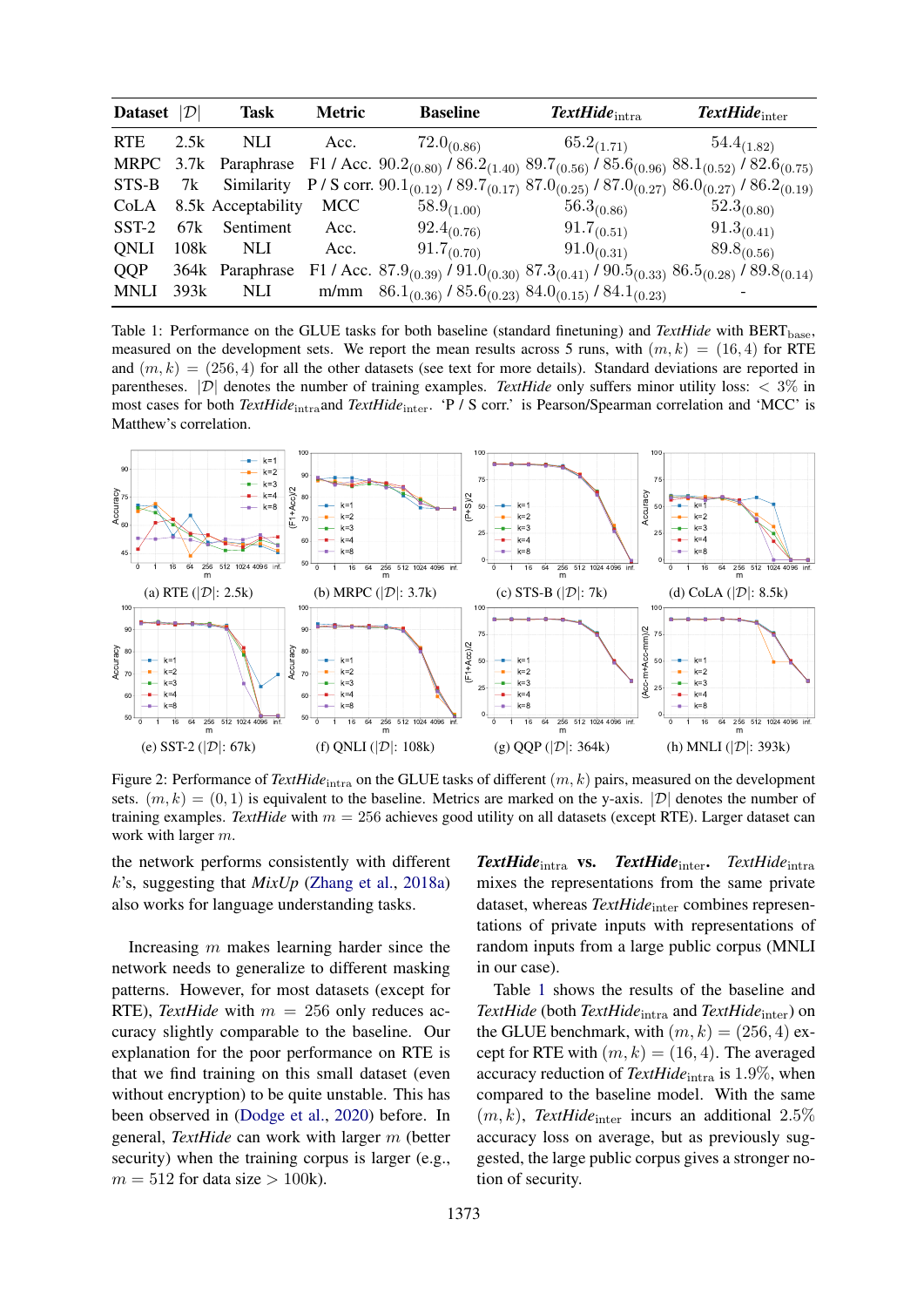## <span id="page-6-0"></span>4.3 Security of Gradients in *TextHide*

We test *TextHide* against the gradients matching attack in federated learning [\(Zhu et al.,](#page-11-2) [2019\)](#page-11-2), which has been shown effective in recovering private inputs from public gradients.

Gradients matching attack. Given a public model and the gradients generated by private data from a client, the attacker aims to recover the private data: he starts with some randomly initialized dummy data and dummy labels (i.e., a dummy batch). In each iteration of attack, he calculates the  $\ell_2$ -distance between gradients generated by the dummy batch and the real gradients, and backpropagates that loss to update the dummy batch (see Algorithm [3](#page-12-3) in Appendix [C](#page-12-4) for details).

The original attack is infeasible in the *TextHide* setting, because the attacker can't backpropagate the loss of the dummy batch through the *secret mask* of each client. Thus, we enhance the attack by allowing the attacker to learn the mask: at the beginning of the attack, he also generates some dummy masks and back-propagates the loss of gradient to update them.

**Setup and metric.** We use the code<sup>[7](#page-6-2)</sup> of the original paper [\(Zhu et al.,](#page-11-2) [2019\)](#page-11-2) for evaluation. Due to the unavailability of their code for attacks in text data, we adapted their setting for computer vision (see Appendix [C](#page-12-4) for more details). We use the success rate as the metric: an attack is said to be successful if the mean squared error between the original input and the samples recovered from gradients is  $\leq 0.001$ . We vary two key variables in the evaluation:  $k$  and  $d$ , where  $d$  is the dimensionality of the representation (768 for  $BERT_{base}$ ).

Test the leakage upper bound. We run the attack in a much easier setting for the attacker to test the upper bound of privacy leakage:

- The *TextHide* scheme uses a single mask throughout training (i.e.,  $m = 1$ ).
- The batch size is  $1<sup>8</sup>$  $1<sup>8</sup>$  $1<sup>8</sup>$
- The attacker knows the true label for each pri-vate input.<sup>[9](#page-6-4)</sup>

<span id="page-6-5"></span>

| 0.82 | $\left[\begin{array}{ccccc} 1 & 0.76 & 0.56 & 0.30 & 0.22 & 0.08 \\ 2 & 0.00 & 0.00 & 0.00 & 0.00 & 0.00 \\ 4 & 0.00 & 0.00 & 0.00 & 0.00 & 0.00 \end{array}\right]$ |  |  |  |
|------|----------------------------------------------------------------------------------------------------------------------------------------------------------------------|--|--|--|

Table 2: Success rate of 50 independent gradients matching attacks. Baseline is the vanilla architecture without *TextHide*. d: the dimensionality of the representation. Increasing  $k$  and  $d$  makes attack harder.

<span id="page-6-6"></span>

Figure 3: Loss over iterations of a succeeded (a) and a failed (b) attacks. When the mean square error (MSE) between real and dummy masks gets smaller, both the gradients' distance and the MSE between leaked image and the original image gets smaller.

*TextHide* makes gradients matching harder. As shown in Table [2,](#page-6-5) increasing d, greatly increases the difficulty of attack — for no mixing  $(k = 1)$ , a representation with  $d = 1024$  reduces the success rate of 82% (baseline) to only 8%. The defense becomes much stronger when combined with mixing: a small mask of 4 entries combined with  $k = 2$  makes the attack infeasible in the tested setting. Figure [3](#page-6-6) suggests that the success of this attack largely depends on whether the mask is successfully matched, which is aligned with the security argument of *TextHide* in Section [3.4.](#page-4-0)

#### <span id="page-6-1"></span>4.4 Effectiveness of Hiding Representations

We also design an attack-based evaluation to test whether *TextHide* representations effectively "hide" its original representations, i.e., how 'different' the *TextHide* representation is from its original representation. In Appendix [C,](#page-12-4) we present another attack, which suggests that a deep architecture can not be trained to reconstruct the original representations from the *TextHide* representation.

## Representation-based Similarity Search (RSS). Given a corpus of size  $n$ , and

1) a search index:  $\{x_i, e_i\}_{i=1}^n$ , where  $x_i$  is the *i*-th example in the training corpus,  $e_i$  is  $x_i$ 's

<span id="page-6-3"></span><span id="page-6-2"></span><sup>7</sup> <https://github.com/mit-han-lab/dlg>

<sup>&</sup>lt;sup>8</sup>The original paper [\(Zhu et al.,](#page-11-2) [2019\)](#page-11-2) pointed out that attacking a larger batch is more difficult.

<span id="page-6-4"></span> $9^9$ As suggested by [Zhao et al.](#page-11-10) [\(2020\)](#page-11-10), guessing the correct label is crucial for success in the attack.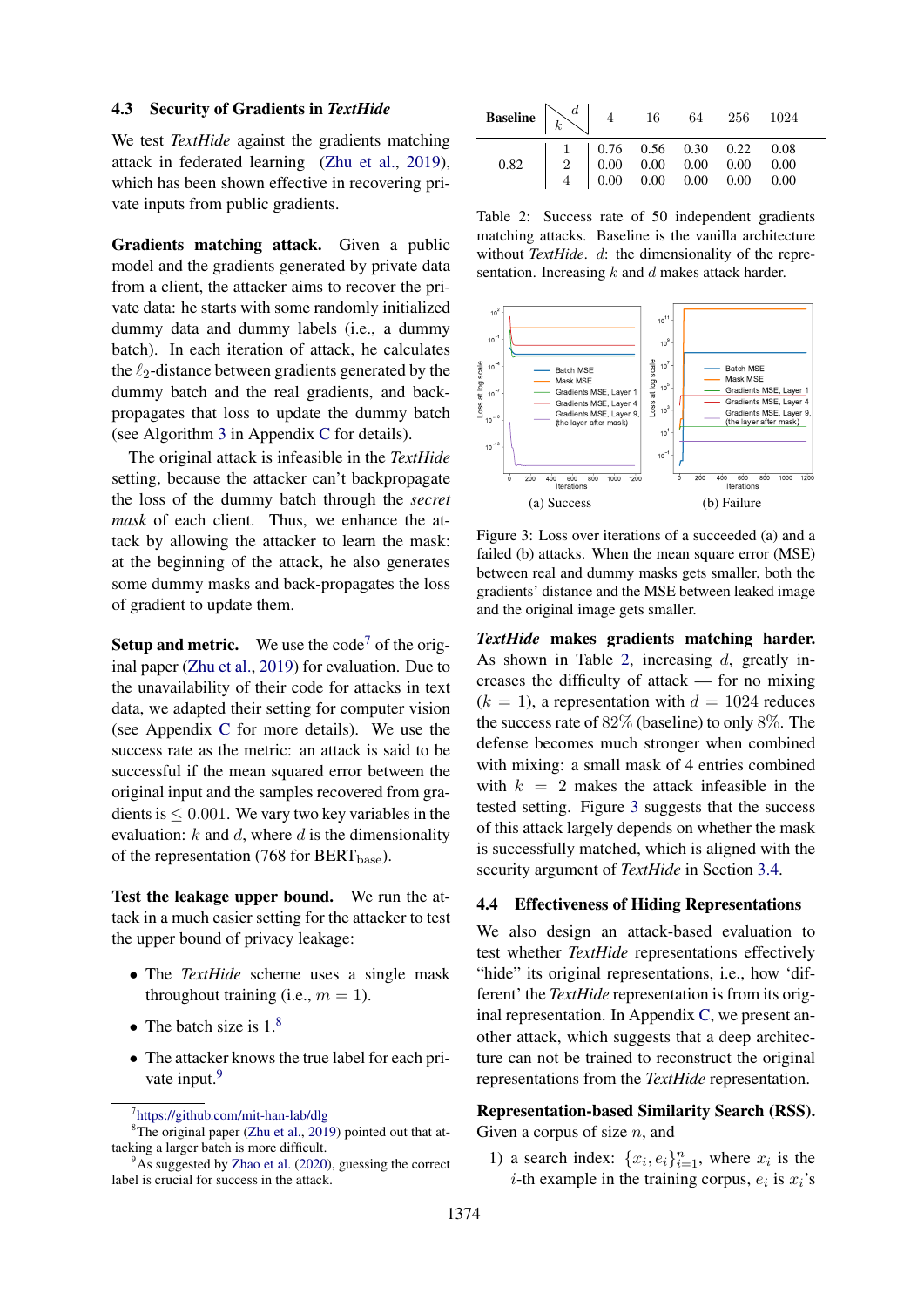<span id="page-7-1"></span>

|                                                        | <b>Baseline</b> | Mix-only | <b>TextHide</b> | Rand  |  |  |  |  |
|--------------------------------------------------------|-----------------|----------|-----------------|-------|--|--|--|--|
| Identity                                               | 0.993           | 0.111    | 0.000           | 0.000 |  |  |  |  |
| $\mathrm{JC}_{\mathrm{dist}}$                          | 0.999           | 0.184    | 0.023           | 0.024 |  |  |  |  |
| $TF-IDF_{sim}$                                         | 1.000           | 0.194    | 0.015           | 0.015 |  |  |  |  |
| Label                                                  | 0.998           | 0.759    | 0.494           | 0.542 |  |  |  |  |
| $SBERT_{sim}$                                          | 0.991           | 0.280    | 0.102           | 0.101 |  |  |  |  |
| (a) CoLA                                               |                 |          |                 |       |  |  |  |  |
| <b>Baseline</b><br>Rand<br><b>TextHide</b><br>Mix-only |                 |          |                 |       |  |  |  |  |
| Identity                                               | 0.992           | 0.064    | 0.000           | 0.000 |  |  |  |  |
| $JC_{\text{dist}}$                                     | 0.999           | 0.168    | 0.100           | 0.096 |  |  |  |  |
| $TF-IDFsim$                                            | 1.000           | 0.080    | 0.007           | 0.008 |  |  |  |  |
| Label                                                  | 1.000           | 0.714    | 0.503           | 0.501 |  |  |  |  |
| $SBERT_{sim}$                                          | 1.000           | 0.275    | 0.202           | 0.209 |  |  |  |  |
| $(b)$ SST-2                                            |                 |          |                 |       |  |  |  |  |

Table 3: Averaged similarity score of five metrics over 1,000 independent RSS attacks on CoLA (a) and SST-2 (b). For each score, the scheme with the worst similarity (best hiding) is marked in bold. Rand: random baseline. As shown, attacker against *TextHide* gives similar performance to random guessing.

encoded representation  $f_{\theta_1}(x_i)$ ;

2) a query  $\tilde{e}$ : *TextHide* representation of any input  $x$  in the corpus,

RSS returns  $x_v$  from the index such that  $v =$  $\arg \min_{i \in [n]} \cos(e_i, \tilde{e})$ . If  $x_v$  is dramatically different from  $x_v$  than  $\tilde{e}$  bidge  $e$  (the original range ferent from x, then  $\tilde{e}$  hides e (the original representation of  $x$ ) effectively. To build the search index, we dump all  $(x_i, e_i)$  pairs of a corpus by extracting each sentence's [CLS] token from the baseline BERT model. We use Facebook's FAISS library [\(Johnson et al.,](#page-10-10) [2017\)](#page-10-10) for efficient similarity search to implement RSS.

Metrics. The evaluation requires measuring the similarity of a sentence pair,  $(x, x^*)$ , where x is a sample in corpus, and  $x^*$  is RSS's answer given x's encoding  $\tilde{e}$  as query. Our evaluation uses three explicit leakage metrics:

- Identity: 1 if  $x^*$  is identical to  $x$ , else 0.
- JC<sub>dist</sub>: Jaccard distance |words in  $x \cap$ words in  $x^*$  |/|words in  $x \cup$  words in  $x^*$ |
- TF-IDF<sub>sim</sub>: cosine similarity between  $x$ 's and  $x^*$ 's TF-IDF representation in the corpus

and two implicit (semantic) leakage metrics:

- Label: 1 if  $x^*$ , x have the same label, else 0.
- SBERT<sub>sim</sub>: cosine similarity between x's and x ∗ 's SBERT representations pretrained on

<span id="page-7-2"></span>

| Query1 (CoLA): Some people consider the noisy<br><b>dogs</b> dangerous. $(\sqrt{})$                                                                                      |
|--------------------------------------------------------------------------------------------------------------------------------------------------------------------------|
| <i>Baseline:</i> Some people consider the noisy dogs dan-<br>gerous. $(\sqrt{ } )$<br><i>Mix-only:</i> Some people consider the noisy dogs dan-<br>gerous. $(\sqrt{ } )$ |
| <i>TextHide</i> : I know a man who hates myself. $(\times)$                                                                                                              |
| <b>Ouery2</b> (SST-2): otherwise excellent ( $\Theta$ )                                                                                                                  |
| <i>Baseline:</i> otherwise excellent ( $\circledcirc$ )<br><i>Mix-only:</i> worthy $(\Theta)$<br>TextHide: passive-aggressive $(\odot)$                                  |

Table 4: Example queries and answers of RSS with different representation schemes. We mark words with similar meanings in the same color. We annotate the acceptability for CoLA ( $\checkmark$ ): yes,  $\checkmark$ ): no) and sentiment for SST-2 ( $\circledcirc$ ): positive,  $\circledcirc$ ): negative). Querying with a *Mix-only* representation still retrieve the original sentence (Query1), or sentence with similar meanings (Query2).

NLI-STS<sup>[10](#page-7-0)</sup> [\(Reimers and Gurevych,](#page-11-11) [2019\)](#page-11-11).

For all five metrics above, a larger value indicates a higher similarity between  $x$  and  $x^*$ , i.e., worse 'hiding'.

Test Setup. For an easier demonstration, we run RSS on two single-sentence datasets CoLA and SST-2 with *TextHide*<sub>intra</sub>. The results presumably can generalize to larger datasets and *TextHide*<sub>inter</sub>, since attacking a small corpus with a weaker security is often easier than attacking a larger one with a stronger security. For each task, we test three  $(m, k)$  variants: baseline  $(m = 0, k = 1)$ , mix-only  $(m = 0, k = 4)$ , and *TextHide*  $(m = 1)$ 256,  $k = 4$ ). We report a random baseline for reference — for each query, the attacker returns an input randomly selected from the index.

**Baseline.** The result with original representation as query can be viewed as an upper bound of privacy leakage where no defense has been taken. As shown in Table [3](#page-7-1) and Table [4,](#page-7-2) RSS almost returns the correct answer all the time (i.e., *Identity* close to 1), which is a severe explicit leakage.

Mix-only. *Mix-only* representation greatly reduces both explicit leakage (i.e., gives much lower similarity on all first 3 metrics) compared to the undefended baseline. However, RSS still can query back the original sentence with Mixonly representations (see Query1 in Table [4\)](#page-7-2).

<span id="page-7-0"></span><sup>10</sup>We use SBERT as an off-the-shelf similarity scorer since it has been demonstrated great performance in semantic textual similarity tasks.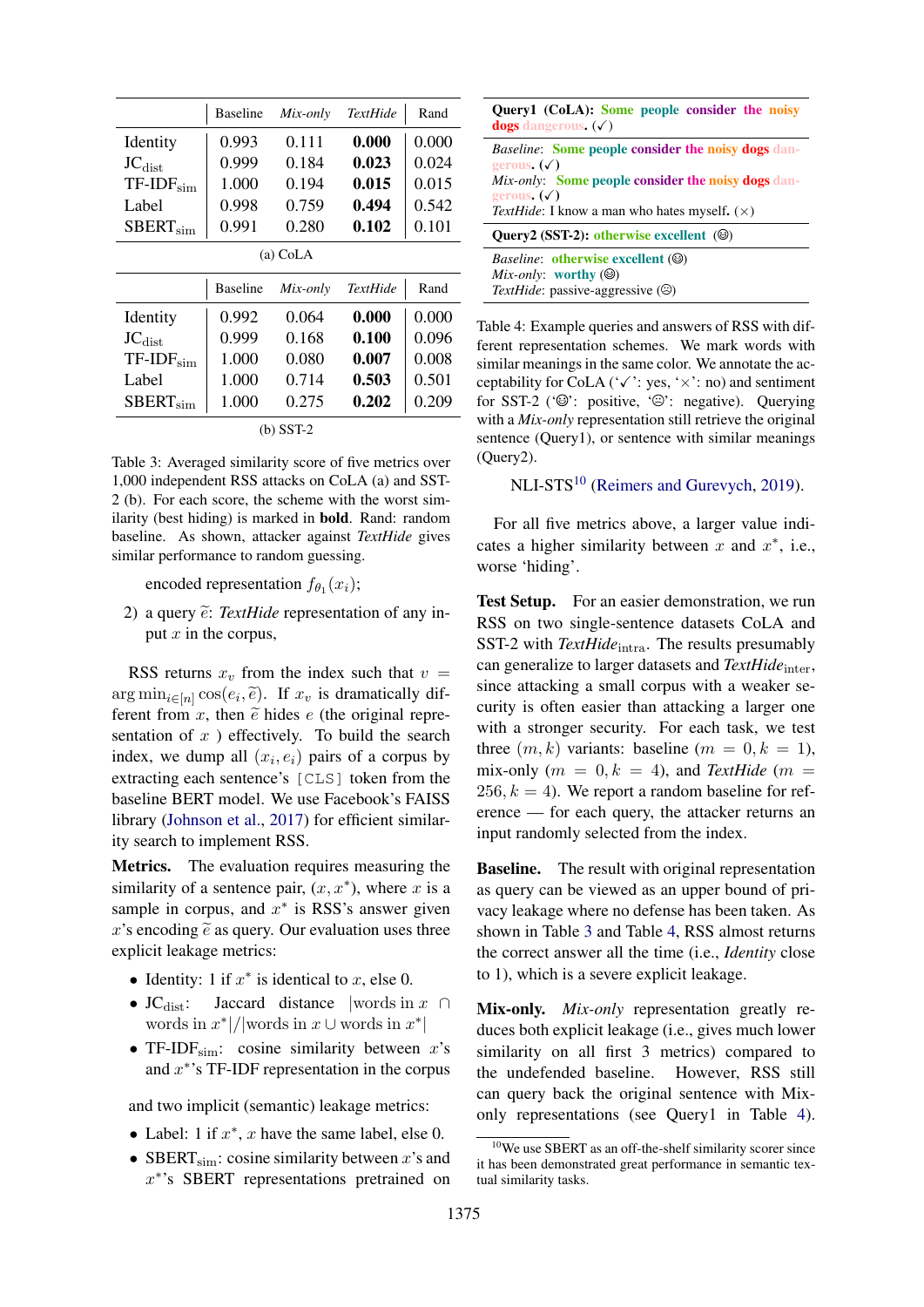Also, semantic leakage, measured by *Label* and *SBERT*sim, is higher than the random baseline.

*TextHide TextHide* works well in protecting both explicit and semantic information: sample attacks on *TextHide* (see Table [4\)](#page-7-2) return sentences seemingly irrelevant to the original sentence hidden in the query representation. Note that the sophisticated attacker (RSS) against *TextHide* gives similar performance to a naive random guessing attacker.

## 5 Related Work

Differential privacy. Differential privacy [\(Dwork et al.,](#page-9-2) [2006;](#page-9-2) [Dwork and Roth,](#page-9-14) [2014\)](#page-9-14) adds noise drawn from certain distributions to provide guarantees of privacy. Applying differential privacy techniques in distributed deep learning is interesting but non-trivial. [Shokri and Shmatikov](#page-11-12) [\(2015\)](#page-11-12) proposed a distributed learning scheme by directly adding noise to the shared gradients. [Abadi et al.](#page-9-4) [\(2016\)](#page-9-4) proposed to dynamically keep track of privacy spending based on the composition theorem [\(Dwork,](#page-9-3) [2009\)](#page-9-3), and [McMahan](#page-10-11) [et al.](#page-10-11) [\(2018\)](#page-10-11) adapted this approach to train large recurrent language models. However, the amount of privacy guaranteed drops with the number of training epochs and the size of shared parameters [\(Papernot et al.,](#page-10-12) [2020\)](#page-10-12), and it remains unclear how much privacy can still be guaranteed in practical settings.

Cryptographic methods. Homomorphic encryption [\(Gentry,](#page-9-1) [2009;](#page-9-1) [Graepel et al.,](#page-9-15) [2012;](#page-9-15) [Li](#page-10-13) [et al.,](#page-10-13) [2017\)](#page-10-13) or secure multi-party computation (MPC) [\(Yao,](#page-11-3) [1982;](#page-11-3) [Beimel,](#page-9-16) [2011;](#page-9-16) [Mohassel and](#page-10-14) [Zhang,](#page-10-14) [2017;](#page-10-14) [Dolev et al.,](#page-9-17) [2019\)](#page-9-17) allow multiple data cites (clients) to jointly train a model over their private inputs in distributed learning setting. Recent work proposed to use cryptographic methods to secure federated learning by designing a secure gradients aggregation protocol [\(Bonawitz](#page-9-18) [et al.,](#page-9-18) [2017\)](#page-9-18) or encrypting gradients [\(Aono et al.,](#page-9-19) [2017\)](#page-9-19). However, these approaches shared the same key drawback: slowing down the computation by several orders of magnitude, thus currently impractical for deep learning.

#### *InstaHide*. See Section [2.](#page-1-5)

Privacy in NLP. Training with user-generated language data raises privacy concerns: sensitive information can take the form of key phrases explicitly contained in the text [\(Harman et al.,](#page-10-15) [2012;](#page-10-15)

[Hard et al.,](#page-10-0) [2018\)](#page-10-0); it can also be implicit [\(Coavoux](#page-9-20) [et al.,](#page-9-20) [2018;](#page-9-20) [Pan et al.,](#page-10-16) [2020\)](#page-10-16), e.g., text data contains latent information about the author and situation [\(Hovy and Spruit,](#page-10-17) [2016;](#page-10-17) [Elazar and Gold](#page-9-21)[berg,](#page-9-21) [2018\)](#page-9-21). Recently, [Song and Raghunathan](#page-11-13) [\(2020\)](#page-11-13) suggests that text embeddings from language models such as BERT can be inverted to partially recover some of the input data.

To deal with explicit privacy leakage in NLP, [Zhang et al.](#page-11-14) [\(2018b\)](#page-11-14) added DP noise to TF-IDF [\(Salton and McGill,](#page-11-15) [1986\)](#page-11-15) textual vectors, and [Hu et al.](#page-10-18) [\(2020\)](#page-10-18) obfuscated the text by substituting each word with a new word of similar syntactic role. However, both approaches suffer large utility loss when trying to ensure practical privacy.

Adversarial learning [\(Li et al.,](#page-10-19) [2018;](#page-10-19) [Hu et al.,](#page-10-18) [2020\)](#page-10-18) has been used to address implicit leakage to learn representations that are invariant to private-sensitive attributes. Similarly, [Mosal](#page-10-20)[lanezhad et al.](#page-10-20) [\(2019\)](#page-10-20) used reinforcement learning to automatically learn a strategy to reduce privateattribute leakage by playing against an attributeinference attacker. However, these approaches does not defend explicit leakage.

### 6 Conclusion

We have presented *TextHide*, a practical approach for privacy-preserving NLP training with a pretrain and fine-tuning framework in a federated learning setting. It requires all participants to add a simple encryption step with an one-time secret key. It imposes a slight burden in terms of computation cost and accuracy. Attackers who wish to break such encryption and recover user inputs have to pay a large computational cost.

We see this as a first step in using cryptographic ideas to address privacy issues in language tasks. We hope our work motivates further research, including applications to other NLP tasks. An important step could be to successfully train language models directly on encrypted texts, as is done for image classifiers.

## Acknowledgements

This project is supported in part by the Graduate Fellowship at Princeton University, Ma Huateng Foundation, Schmidt Foundation, Simons Foundation, NSF, DARPA/SRC, Google and Amazon AWS. Arora and Song were at the Institute for Advanced Study during this research.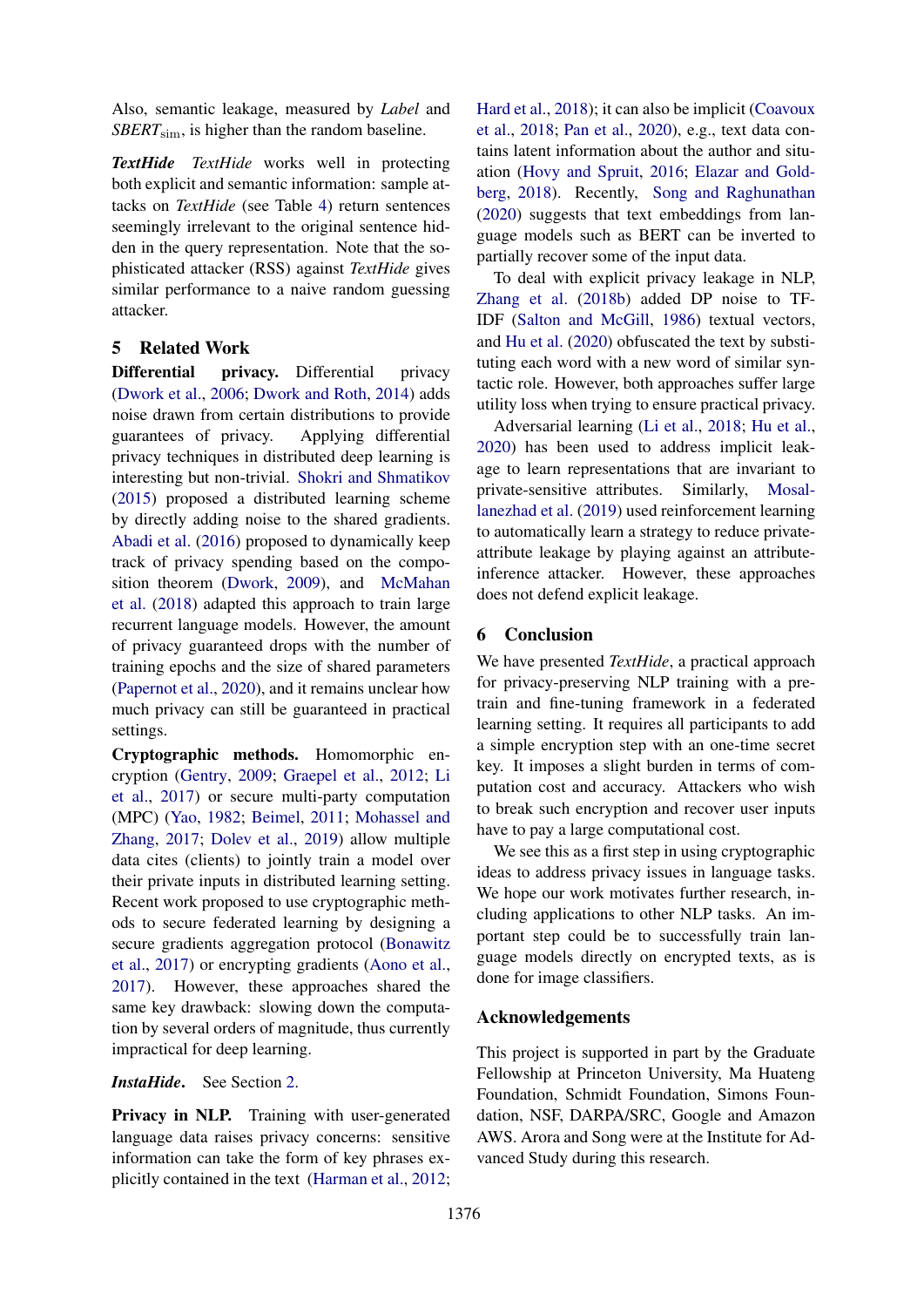## References

- <span id="page-9-4"></span>Martin Abadi, Andy Chu, Ian Goodfellow, H Brendan McMahan, Ilya Mironov, Kunal Talwar, and Li Zhang. 2016. Deep learning with differential privacy. In *Proceedings of the 2016 ACM SIGSAC Conference on Computer and Communications Security (CCS)*, pages 308–318.
- <span id="page-9-6"></span>Amir Abboud and Kevin Lewi. 2013. Exact weight subgraphs and the k-sum conjecture. In *International Colloquium on Automata, Languages, and Programming (ICALP)*, pages 1–12.
- <span id="page-9-23"></span>Amir Abboud, Kevin Lewi, and Ryan Williams. 2014. Losing weight by gaining edges. In *European Symposium on Algorithms (ESA)*, pages 1–12.
- <span id="page-9-0"></span>Accountability Act. 1996. Health insurance portability and accountability act of 1996. *Public law*, 104:191.
- <span id="page-9-19"></span>Yoshinori Aono, Takuya Hayashi, Lihua Wang, and Shiho Moriai. 2017. Privacy-preserving deep learning via additively homomorphic encryption. *IEEE Transactions on Information Forensics and Security*, 13(5):1333–1345.
- <span id="page-9-11"></span>Roy Bar Haim, Ido Dagan, Bill Dolan, Lisa Ferro, Danilo Giampiccolo, Bernardo Magnini, and Idan Szpektor. 2006. The second PASCAL recognising textual entailment challenge. In *Manuscript*.
- <span id="page-9-16"></span>Amos Beimel. 2011. Secret-sharing schemes: a survey. In *International conference on coding and cryptology (IWCC)*, pages 11–46.
- <span id="page-9-22"></span>Arnab Bhattacharyya, Piotr Indyk, David P Woodruff, and Ning Xie. 2011. The complexity of linear dependence problems in vector spaces. In *Innovations in Computer Science (ICS)*, pages 496–508.
- <span id="page-9-18"></span>Keith Bonawitz, Vladimir Ivanov, Ben Kreuter, Antonio Marcedone, H Brendan McMahan, Sarvar Patel, Daniel Ramage, Aaron Segal, and Karn Seth. 2017. Practical secure aggregation for privacy-preserving machine learning. In *Proceedings of the 2017 ACM SIGSAC Conference on Computer and Communications Security (CCS)*, pages 1175–1191.
- <span id="page-9-7"></span>Ran Canetti, Oded Goldreich, and Shai Halevi. 2004. The random oracle methodology, revisited. *Journal of the ACM (JACM)*, 51(4):557–594.
- <span id="page-9-9"></span>Daniel Cer, Mona Diab, Eneko Agirre, Inigo Lopez-Gazpio, and Lucia Specia. 2017. Semeval-2017 task 1: Semantic textual similarity-multilingual and cross-lingual focused evaluation. In *Proceedings of the 11th International Workshop on Semantic Evaluation (SemEval@ACL)*, pages 1–14.
- <span id="page-9-20"></span>Maximin Coavoux, Shashi Narayan, and Shay B Cohen. 2018. Privacy-preserving neural representations of text. In *Empirical Methods in Natural Language Processing (EMNLP)*, pages 1–10.
- <span id="page-9-10"></span>Ido Dagan, Oren Glickman, and Bernardo Magnini. 2005. The PASCAL recognising textual entailment challenge. In *Machine learning challenges. evaluating predictive uncertainty, visual object classification, and recognising tectual entailment (MLCW)*, pages 177–190.
- <span id="page-9-5"></span>Jacob Devlin, Ming-Wei Chang, Kenton Lee, and Kristina Toutanova. 2019. BERT: pre-training of deep bidirectional transformers for language understanding. In *North American Chapter of the Association for Computational Linguistics (NAACL)*.
- <span id="page-9-13"></span>Jesse Dodge, Gabriel Ilharco, Roy Schwartz, Ali Farhadi, Hannaneh Hajishirzi, and Noah Smith. 2020. Fine-tuning pretrained language models: Weight initializations, data orders, and early stopping. *arXiv preprint arXiv:2002.06305*.
- <span id="page-9-8"></span>William B Dolan and Chris Brockett. 2005. Automatically constructing a corpus of sentential paraphrases. In *Proceedings of the International Workshop on Paraphrasing*.
- <span id="page-9-17"></span>Shlomi Dolev, Peeyush Gupta, Yin Li, Sharad Mehrotra, and Shantanu Sharma. 2019. Privacy-preserving secret shared computations using mapreduce. *IEEE Transactions on Dependable and Secure Computing*.
- <span id="page-9-3"></span>Cynthia Dwork. 2009. The differential privacy frontier. In *Theory of Cryptography Conference (TCC)*, pages 496–502.
- <span id="page-9-2"></span>Cynthia Dwork, Krishnaram Kenthapadi, Frank Mc-Sherry, Ilya Mironov, and Moni Naor. 2006. Our data, ourselves: Privacy via distributed noise generation. In *Annual International Conference on the Theory and Applications of Cryptographic Techniques*, pages 486–503.
- <span id="page-9-14"></span>Cynthia Dwork and Aaron Roth. 2014. The algorithmic foundations of differential privacy. *Foundations and Trends in Theoretical Computer Science*, 9(3– 4):211–407.
- <span id="page-9-21"></span>Yanai Elazar and Yoav Goldberg. 2018. Adversarial removal of demographic attributes from text data. In *Empirical Methods in Natural Language Processing (EMNLP)*, pages 11–21.
- <span id="page-9-1"></span>Craig Gentry. 2009. Fully homomorphic encryption using ideal lattices. In *Proceedings of the fortyfirst annual ACM symposium on Theory of computing (STOC)*, pages 169–178.
- <span id="page-9-12"></span>Danilo Giampiccolo, Bernardo Magnini, Ido Dagan, and Bill Dolan. 2007. The third PASCAL recognizing textual entailment challenge. In *Proceedings of the ACL-PASCAL workshop on textual entailment and paraphrasing (IWP)*, pages 1–9.
- <span id="page-9-15"></span>Thore Graepel, Kristin Lauter, and Michael Naehrig. 2012. Ml confidential: Machine learning on encrypted data. In *International Conference on Information Security and Cryptology (ICISC)*, pages 1– 21.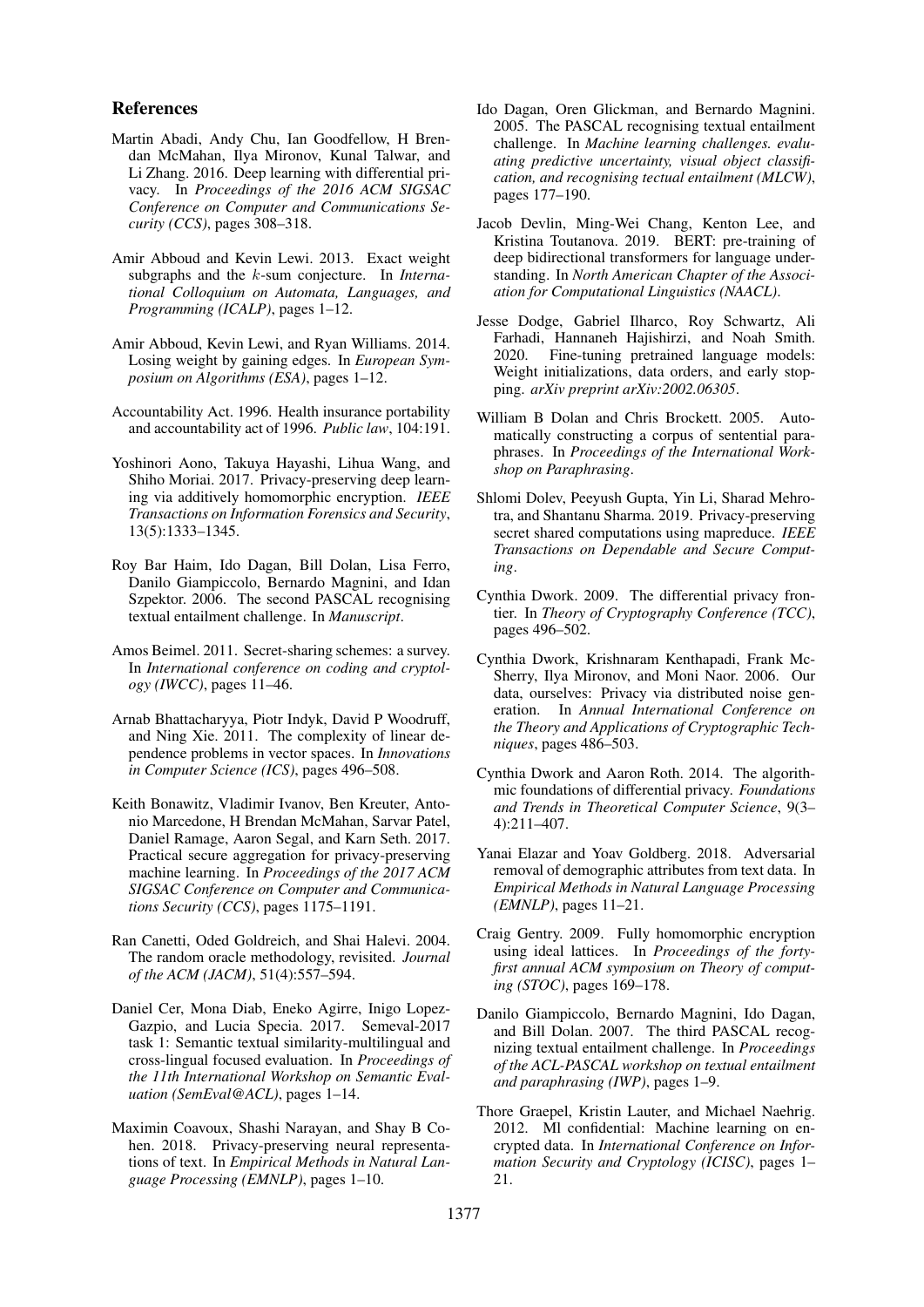- <span id="page-10-0"></span>Andrew Hard, Kanishka Rao, Rajiv Mathews, Swaroop Ramaswamy, Françoise Beaufays, Sean Augenstein, Hubert Eichner, Chloé Kiddon, and Daniel Ramage. 2018. Federated learning for mobile keyboard prediction. *arXiv preprint arXiv:1811.03604*.
- <span id="page-10-15"></span>Laurinda B Harman, Cathy A Flite, and Kesa Bond. 2012. Electronic health records: privacy, confidentiality, and security. *AMA Journal of Ethics*, 14(9):712–719.
- <span id="page-10-17"></span>Dirk Hovy and Shannon L Spruit. 2016. The social impact of natural language processing. In *Association for Computational Linguistics (ACL)*, pages 591–598.
- <span id="page-10-18"></span>Zhifeng Hu, Serhii Havrylov, Ivan Titov, and Shay B Cohen. 2020. Obfuscation for privacy-preserving syntactic parsing. In *The 16th International Conference on Parsing Technologies (IWPT)*, pages 62–72.
- <span id="page-10-4"></span>Yangsibo Huang, Zhao Song, Kai Li, and Sanjeev Arora. 2020. Instahide: Instance-hiding schemes for private distributed learning. In *Internation Conference on Machine Learning (ICML)*.
- <span id="page-10-5"></span>Russell Impagliazzo, Ramamohan Paturi, and Francis Zane. 1998. Which problems have strongly exponential complexity? In *Proceedings. 39th Annual Symposium on Foundations of Computer Science (FOCS)*, pages 653–662.
- <span id="page-10-10"></span>Jeff Johnson, Matthijs Douze, and Hervé Jégou. 2017. Billion-scale similarity search with gpus. *arXiv preprint arXiv:1702.08734*.
- <span id="page-10-7"></span>Mandar Joshi, Danqi Chen, Yinhan Liu, Daniel S Weld, Luke Zettlemoyer, and Omer Levy. 2020. Span-BERT: Improving pre-training by representing and predicting spans. In *Transactions of the Association of Computational Linguistics (TACL)*, pages 64–77.
- <span id="page-10-3"></span>Peter Kairouz, H Brendan McMahan, Brendan Avent, Aurelien Bellet, Mehdi Bennis, Arjun Nitin Bhagoji, ´ Keith Bonawitz, Zachary Charles, Graham Cormode, Rachel Cummings, et al. 2019. Advances and open problems in federated learning. *arXiv preprint arXiv:1912.04977*.
- <span id="page-10-8"></span>Diederik P Kingma and Jimmy Ba. 2015. Adam: A method for stochastic optimization. In *International Conference on Learning Representations (ICLR)*.
- <span id="page-10-22"></span>Alex Krizhevsky. 2009. Learning multiple layers of features from tiny images. Technical report, Citeseer.
- <span id="page-10-23"></span>Yann LeCun, Léon Bottou, Yoshua Bengio, and Patrick Haffner. 1998. Gradient-based learning applied to document recognition. *Proceedings of the IEEE*, 86(11):2278–2324.
- <span id="page-10-1"></span>California State Legislature. 2018. California consumer privacy act (ccpa). [https://oag.ca.gov/](https://oag.ca.gov/privacy/ccpa) [privacy/ccpa](https://oag.ca.gov/privacy/ccpa).
- <span id="page-10-6"></span>Hector J Levesque, Ernest Davis, and Leora Morgenstern. 2011. The Winograd schema challenge. In *AAAI Spring Symposium: Logical Formalizations of Commonsense Reasoning*, volume 46, page 47.
- <span id="page-10-13"></span>Ping Li, Jin Li, Zhengan Huang, Tong Li, Chong-Zhi Gao, Siu-Ming Yiu, and Kai Chen. 2017. Multi-key privacy-preserving deep learning in cloud computing. *Future Generation Computer Systems*, 74:76– 85.
- <span id="page-10-19"></span>Yitong Li, Timothy Baldwin, and Trevor Cohn. 2018. Towards robust and privacy-preserving text representations. In *Association for Computational Linguistics (ACL)*, pages 25–30.
- <span id="page-10-24"></span>Dong C Liu and Jorge Nocedal. 1989. On the limited memory bfgs method for large scale optimization. *Mathematical programming*, 45(1-3):503–528.
- <span id="page-10-9"></span>Yinhan Liu, Myle Ott, Naman Goyal, Jingfei Du, Mandar Joshi, Danqi Chen, Omer Levy, Mike Lewis, Luke Zettlemoyer, and Veselin Stoyanov. 2019. RoBERTa: A robustly optimized BERT pretraining approach. *arXiv preprint arXiv:1907.11692*.
- <span id="page-10-2"></span>H Brendan McMahan, Eider Moore, Daniel Ramage, Seth Hampson, et al. year. Communication-efficient learning of deep networks from decentralized data. In *Artificial Intelligence and Statistics (AISTATS)*, pages 1273–1282.
- <span id="page-10-11"></span>H Brendan McMahan, Daniel Ramage, Kunal Talwar, and Li Zhang. 2018. Learning differentially private recurrent language models. In *International Conference on Learning Representations (ICLR)*.
- <span id="page-10-14"></span>Payman Mohassel and Yupeng Zhang. 2017. Secureml: A system for scalable privacy-preserving machine learning. In *2017 IEEE Symposium on Security and Privacy (S&P)*, pages 19–38.
- <span id="page-10-20"></span>Ahmadreza Mosallanezhad, Ghazaleh Beigi, and Huan Liu. 2019. Deep reinforcement learning-based text anonymization against private-attribute inference. In *Empirical Methods in Natural Language Processing (EMNLP)*, pages 2360–2369.
- <span id="page-10-16"></span>Xudong Pan, Mi Zhang, Shouling Ji, and Min Yang. 2020. Privacy risks of general-purpose language models. In *2020 IEEE Symposium on Security and Privacy (S&P)*, pages 1314–1331.
- <span id="page-10-12"></span>Nicolas Papernot, Steve Chien, Shuang Song, Abhradeep Thakurta, and Ulfar Erlingsson. 2020. Making the shoe fit: Architectures, initializations, and tuning for learning with privacy. In *Manuscript*.
- <span id="page-10-21"></span>Adam Paszke, Sam Gross, Francisco Massa, Adam Lerer, James Bradbury, Gregory Chanan, Trevor Killeen, Zeming Lin, Natalia Gimelshein, Luca Antiga, et al. 2019. Pytorch: An imperative style, high-performance deep learning library. In *Advances in Neural Information Processing Systems (NeurIPS)*, pages 8024–8035.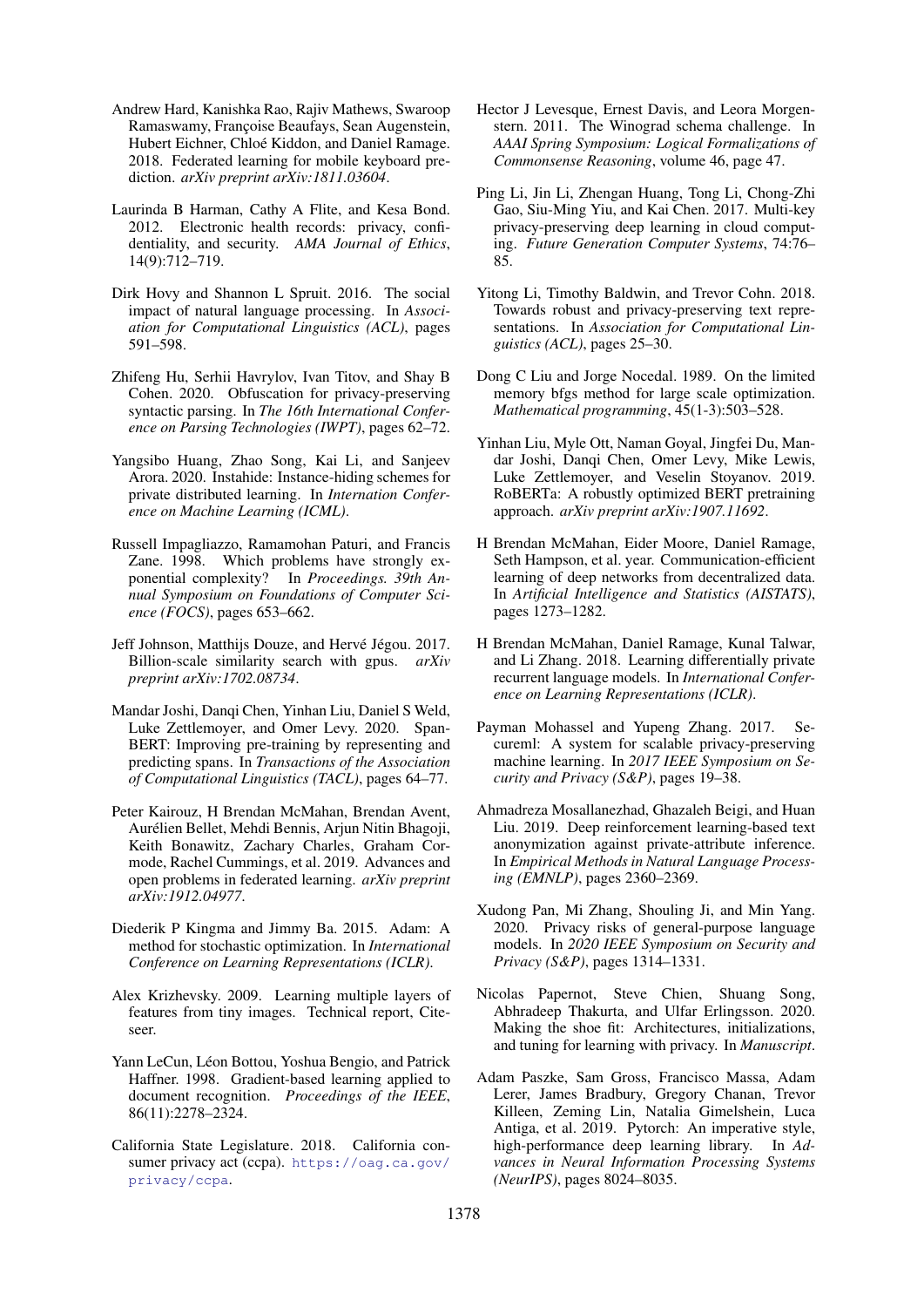- <span id="page-11-0"></span>Trang Pham, Truyen Tran, Dinh Phung, and Svetha Venkatesh. 2017. Predicting healthcare trajectories from medical records: A deep learning approach. *Journal of Biomedical Informatics*, 69:218 – 229.
- <span id="page-11-9"></span>Pranav Rajpurkar, Jian Zhang, Konstantin Lopyrev, and Percy Liang. 2016. SQuAD: 100,000+ questions for machine comprehension of text. In *Empirical Methods in Natural Language Processing (EMNLP)*, pages 2383–2392.
- <span id="page-11-11"></span>Nils Reimers and Iryna Gurevych. 2019. Sentence-BERT: Sentence embeddings using siamese bertnetworks. In *Empirical Methods in Natural Language Processing (EMNLP)*.
- <span id="page-11-15"></span>Gerard Salton and Michael J McGill. 1986. Introduction to modern information retrieval. *McGraw-Hil, New York*.
- <span id="page-11-12"></span>Reza Shokri and Vitaly Shmatikov. 2015. Privacypreserving deep learning. In *Proceedings of the 22nd ACM SIGSAC conference on computer and communications security (CCS)*, pages 1310–1321.
- <span id="page-11-7"></span>Richard Socher, Alex Perelygin, Jean Wu, Jason Chuang, Christopher D Manning, Andrew Ng, and Christopher Potts. 2013. Recursive deep models for semantic compositionality over a sentiment treebank. In *Empirical Methods in Natural Language Processing (EMNLP)*, pages 1631–1642.
- <span id="page-11-13"></span>Congzheng Song and Ananth Raghunathan. 2020. Information leakage in embedding models. In *ACM Conference on Computer and Communications Security (CCS)*.
- <span id="page-11-5"></span>Alex Wang, Amanpreet Singh, Julian Michael, Felix Hill, Omer Levy, and Samuel R Bowman. 2019. GLUE: A multi-task benchmark and analysis platform for natural language understanding. In *International Conference on Learning Representations (ICLR)*.
- <span id="page-11-6"></span>Alex Warstadt, Amanpreet Singh, and Samuel R. Bowman. 2019. Neural network acceptability judgments. In *Transactions of the Association of Computational Linguistics (TACL)*, pages 625–641.
- <span id="page-11-8"></span>Adina Williams, Nikita Nangia, and Samuel R. Bowman. 2018. A broad-coverage challenge corpus for sentence understanding through inference. In *North American Chapter of the Association for Computational Linguistics (NAACL)*, pages 1112–1122.
- <span id="page-11-16"></span>Thomas Wolf, Lysandre Debut, Victor Sanh, Julien Chaumond, Clement Delangue, Anthony Moi, Pierric Cistac, Tim Rault, Rémi Louf, Morgan Funtowicz, et al. 2019. HuggingFace's transformers: Stateof-the-art natural language processing. In *arXiv preprint*.
- <span id="page-11-1"></span>Cao Xiao, Edward Choi, and Jimeng Sun. 2018. Opportunities and challenges in developing deep learning models using electronic health records data: a systematic review. *Journal of the American Medical Informatics Association*, 25(10):1419–1428.
- <span id="page-11-3"></span>A. C. Yao. 1982. Protocols for secure computations. In *23rd Annual Symposium on Foundations of Computer Science (FOCS)*, pages 160–164.
- <span id="page-11-4"></span>Hongyi Zhang, Moustapha Cisse, Yann N Dauphin, and David Lopez-Paz. 2018a. mixup: Beyond empirical risk minimization. In *International Conference on Learning Representations (ICLR)*.
- <span id="page-11-14"></span>Jinxue Zhang, Jingchao Sun, Rui Zhang, Yanchao Zhang, and Xia Hu. 2018b. Privacy-preserving social media data outsourcing. In *IEEE International Conference on Computer Communications (INFO-COM)*, pages 1106–1114.
- <span id="page-11-10"></span>Bo Zhao, Konda Reddy Mopuri, and Hakan Bilen. 2020. iDLG: Improved deep leakage from gradients. *arXiv preprint arXiv:2001.02610*.
- <span id="page-11-2"></span>Ligeng Zhu, Zhijian Liu, and Song Han. 2019. Deep leakage from gradients. In *Advances in Neural Information Processing Systems (NeurIPS)*.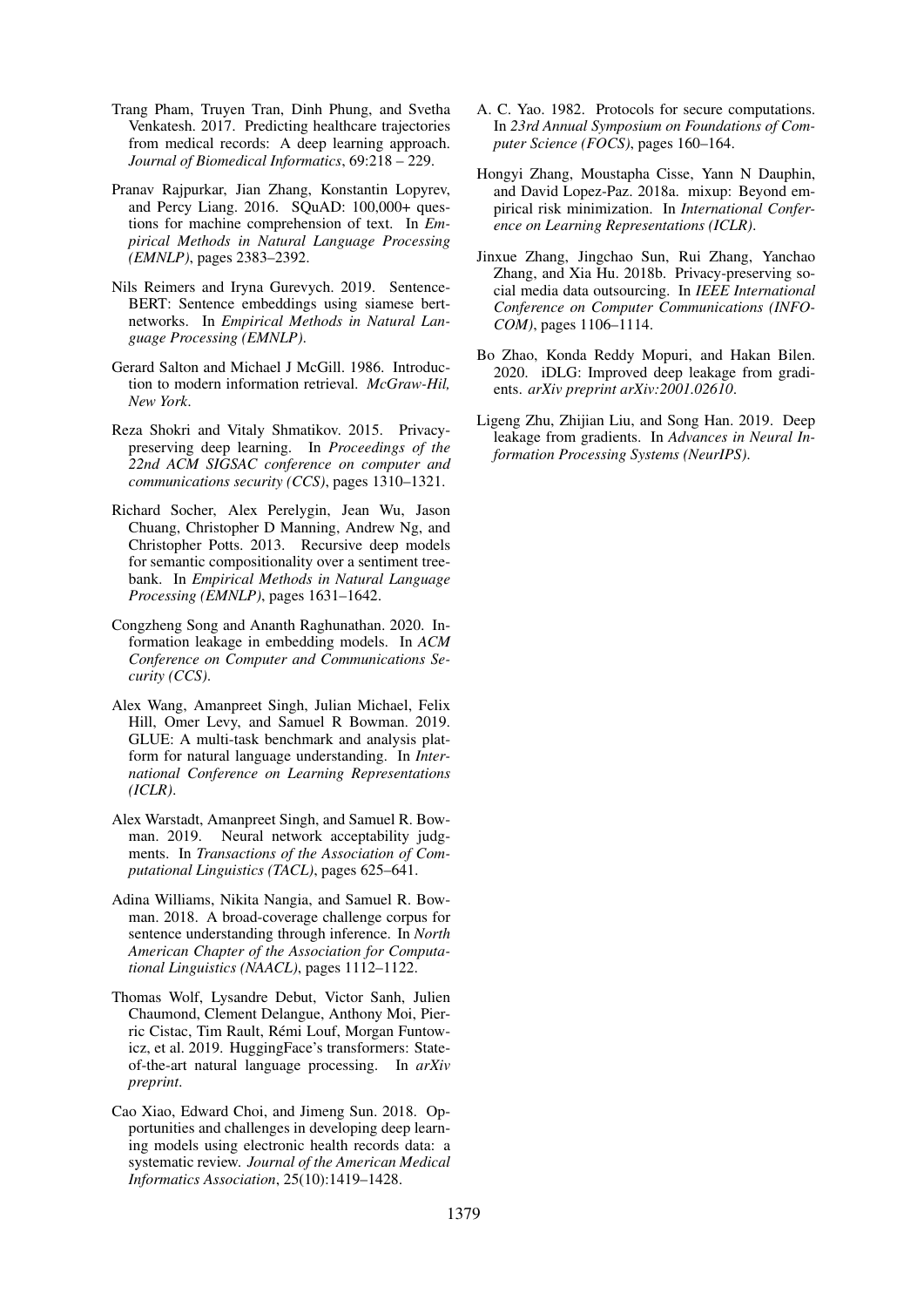## <span id="page-12-0"></span> $A$  *k*-VECTOR SUBSET SUM

Cryptosystem design since the 1970s seeks to ensure that attackers can violate privacy only by solving a computationally expensive task. A simple example is the VECTOR SUBSET SUM problem [\(Bhattacharyya et al.,](#page-9-22) [2011;](#page-9-22) [Abboud et al.,](#page-9-23) [2014\)](#page-9-23). Here a set of N vectors  $v_1, v_2, \dots, v_k \in \mathbb{R}^d$  are publicly released. The defender picks secret indices  $i_1, i_2, \ldots, i_k \in [N] \stackrel{\text{def}}{=} \{1, \cdots, N\}$  and publicly releases the vector  $\sum_j v_{i_j}$ . Given this released vector the attacker has to find secret indices  $i_1, i_2, \ldots, i_k$ . In worst cases even when the answer happens to be unique, finding the secret indices requires  $\geq N^{k/2}$  time [\(Abboud and Lewi,](#page-9-6) [2013\)](#page-9-6) under the famous conjecture, Exponential Time Hypothesis (ETH) [\(Impagliazzo et al.,](#page-10-5) [1998\)](#page-10-5). Note that ETH is a stronger notion than  $NP \neq P$ , and ETH is widely accepted computational complexity community.

## B Experiment details

#### B.1 Implementation

The implementation uses the PyTorch framework [\(Paszke et al.,](#page-10-21) [2019\)](#page-10-21) based on HuggingFace's codebase [\(Wolf et al.,](#page-11-16) [2019\)](#page-11-16). We ran all experiments on 24 NVIDIA RTX 2080 Ti GPUs.

#### <span id="page-12-2"></span>B.2 More Evaluations

Compatibility with the state-of-the-art model. To test if *TextHide* is also compatible with stateof-the-art models, we repeat our accuracy evalua-tion in Section [4.2](#page-4-1) but replace the BERT<sub>base</sub> model with the RoBERT $a_{base}$  model [\(Liu et al.,](#page-10-9) [2019\)](#page-10-9).

As shown in Table [5,](#page-13-0) *TextHide* behaves consistently for  $BERT_{base}$  and  $RoBERT_{base}$ : when incorporated with RoBERTabase, the averaged accuracy reduction of *TextHide*<sub>intra</sub> is 1.1% when compared with the baseline model (was 1.9% for BERT<sub>base</sub>). *TextHide*<sub>inter</sub> incurs an additional 2.6% accuracy loss on average (was 2.5% for  $BERT_{base}$ ).

*TextHide*<sub>inter</sub> with different public corpora: A case study of SST-2. We investigate whether using different public corpora affects the performance of *TextHide*<sub>inter</sub>. We fix SST-2 as the private dataset, set  $(m, k)$  =  $(256, 4)$ , and choose the public corpora from *unlabeled* {QNLI, QQP, MNLI}. We intentionally make the public corpora larger than the private dataset (SST-2 in this test), since *TextHide*inter was designed to

## <span id="page-12-3"></span>Algorithm 3 Gradients matching attack [\(Zhu](#page-11-2) [et al.,](#page-11-2) [2019\)](#page-11-2) in *TextHide*

```
1: Require :
```
- 2: The function  $F(x;W)$  can be thought of as a neural network
- 3: For each  $l \in [L]$ , we define  $W_l \in \mathbb{R}^{m_l \times m_{l-1}}$  to be the weight matrix in *l*-th layer, and  $m_0 = d_i$  and  $m_l = d_o$
- 4: Let  $W = \{W_1, W_2, \cdots, W_L\}$  denote the weights over all layers
- 5: Let  $\mathcal{L}: \mathbb{R}^{d_o \times d_o} \to \mathbb{R}$  denote loss function
- 6: Let  $g(x, y) = \nabla \mathcal{L}(F(x; W), y)$  denote the gradients of loss function
- 7: Let  $\hat{g} = g(\sigma, x, y)|_{\sigma = \sigma_0, x=x_0, y=y_0}$  denote the gradients computed on  $x_0$  with label  $y_0$ , and secret mask  $\sigma_0$
- 8: procedure INPUTRECOVERYFROMGRADIENTS
- 9:  $x^{(1)} \leftarrow \mathcal{N}(0, 1), y^{(1)} \leftarrow \mathcal{N}(0, 1), \sigma^{(1)} \leftarrow \mathcal{N}(0, 1)$  $\triangleright$  Random initialization of the input, label and mask
- 10: for  $t = 1 \rightarrow T$  do
- 11: Let  $D_g(\sigma, x, y) = ||g(\sigma, x, y) \hat{g}||_2^2$ <br>
12.  $g(t+1) \left( \begin{array}{cc} x(t) & x \\ y(t) & x(t) \end{array} \right)$
- $12:$  $(x^{(t+1)} \leftarrow x^{(t)} - \eta \cdot \nabla_x D_g(\sigma, x, y)|_{x=x^{(t)}}$
- $13:$  $y^{(t+1)} \leftarrow y^{(t)} - \eta \cdot \nabla_y D_g(\sigma, x, y)|_{y=y^{(t)}}$
- $14$  $\mathcal{L}^{(t+1)} \leftarrow \sigma^{(t)} - \eta \cdot \nabla_y D_g(\sigma, x, y)|_{\sigma = \sigma^{(t)}}$
- 15: end for
- 16: **return**  $x^{(T+1)}$ ,  $y^{(T+1)}$ ,  $\sigma^{(T+1)}$ 17: end procedure

use a *large* public corpus as the source of randomness to provide useful security.

Table [6](#page-13-1) suggests that for our case study of SST-2, the choice of the public corpus does *not* have a major impact on the final accuracy of TextHide<sub>inter</sub>. However, this may not be true for every dataset.

## <span id="page-12-1"></span>B.3 Fine-tuning Hyperparameters

For results in Table [1](#page-5-0) and [5](#page-13-0) (including our baseline), we chose the best parameters with learning rate =  ${5e-6, 1e-5, 2e-5, 3e-5, 5e-5}$ , epochs  $= \{5, 10, 15, 20, 25, 30\}$ , batch size  $= \{16, 32\}$ , dropout rate =  $\{0.1, 0.2, 0.3, 0.4, 0.5\}$  based on the validation performance  $(10\%$  from the training set). We used more epochs for fine-tuning since training with random masking takes longer to converge.

### <span id="page-12-4"></span>C Details of attacks

### C.1 Gradients matching attack

Algorithm [3](#page-12-3) describes the gradients matching attack [\(Zhu et al.,](#page-11-2) [2019\)](#page-11-2) in TextHide setting. This attack aims to recover the original image from model gradients computed on it. As discussed in Section [2,](#page-1-5) masks are kept private in TextHide setting, thus the attacker also need to start from a dummy mask (line [9\)](#page-12-3) and iteratively update it to compromise the real mask (line [14\)](#page-12-3). In our experiment, we made this attack much easier for the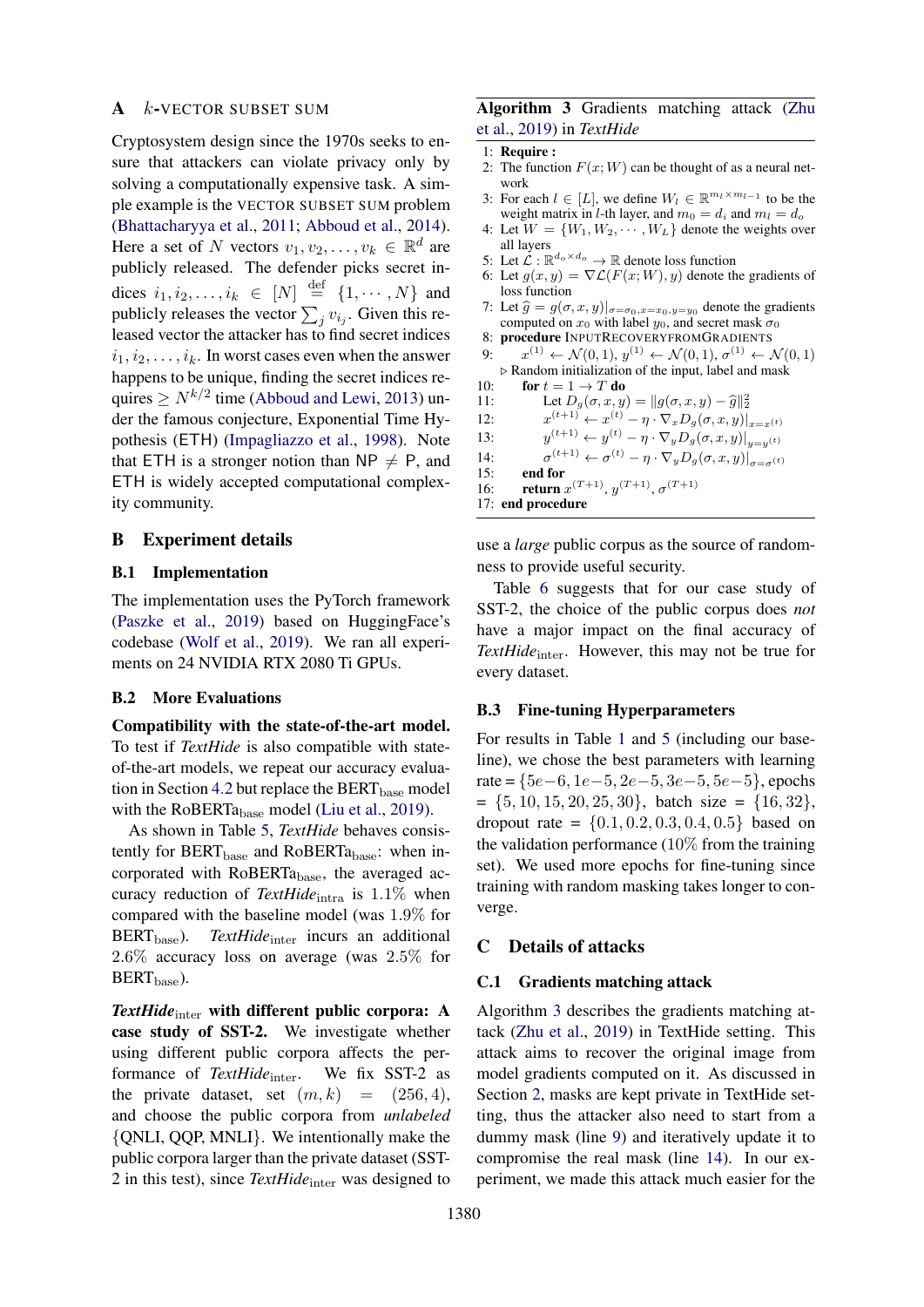<span id="page-13-0"></span>

| Datasets $ \mathcal{D} $ |      | <b>Task</b>        | <b>Metric</b> | <b>Baseline</b>                                                                                                                                           | $\textit{TextHide}_{\text{intra}}$ | $\textit{TextHide}_{inter}$ |
|--------------------------|------|--------------------|---------------|-----------------------------------------------------------------------------------------------------------------------------------------------------------|------------------------------------|-----------------------------|
| <b>RTE</b>               | 2.5k | NLI                | Acc.          | $78.8_{(0.69)}$                                                                                                                                           | $77.9_{(0.99)}$                    | $70.8_{(0.78)}$             |
| <b>MRPC</b>              |      |                    |               | 3.7k Paraphrase F1 / Acc. $92.3_{(0.56)}$ / $89.3_{(0.66)}$ $91.1_{(0.68)}$ / $87.6_{(0.34)}$ $90.5_{(0.68)}$ / $87.1_{(0.89)}$                           |                                    |                             |
| <b>STS-B</b>             | 7k   |                    |               | Similarity P/S corr. $91.3_{(0.13)}$ / $91.0_{(0.19)}$ $90.4_{(0.19)}$ / $90.3_{(0.16)}$ $82.6_{(0.65)}$ / $84.2_{(0.52)}$                                |                                    |                             |
| <b>CoLA</b>              |      | 8.5k Acceptability | MCC           | $63.0_{(1.24)}$                                                                                                                                           | $59.1_{(1.01)}$                    | $57.2_{(0.90)}$             |
| $SST-2$                  | 67k  | Sentiment          | Acc.          | $94.1_{(0.52)}$                                                                                                                                           | $93.5_{(0.21)}$                    | $92.8_{(0.47)}$             |
| <b>QNLI</b>              | 108k | NLI.               | Acc.          | $92.7_{(0.21)}$                                                                                                                                           | $92.3_{(0.29)}$                    | $91.7_{(0.48)}$             |
| <b>QQP</b>               |      | 364k Paraphrase    |               | F1 / Acc. 88.8 <sub>(0.21)</sub> / 91.6 <sub>(0.15)</sub> 88.1 <sub>(0.24)</sub> / 91.0 <sub>(0.31)</sub> 87.7 <sub>(0.36)</sub> / 90.7 <sub>(0.22)</sub> |                                    |                             |
| <b>MNLI</b>              | 393k | NLI                |               | m/mm $87.2_{(0.39)}$ / $86.8_{(0.21)}$ $86.4_{(0.21)}$ / $86.0_{(0.15)}$                                                                                  |                                    |                             |

Table 5: Performance on the GLUE tasks for both baseline (standard finetuning) and *TextHide* with RoBERTa<sub>base</sub> model [\(Liu et al.,](#page-10-9) [2019\)](#page-10-9), measured on the development sets. We report the mean results across 5 runs, with  $(m, k) = (16, 4)$  for RTE and  $(m, k) = (256, 4)$  for all the other datasets. Standard deviations are reported in parentheses. |D| denotes the number of training samples. *TextHide* only suffers minor utility loss (∼ 3%). 'P / S corr.' is Pearson/Spearman correlation. 'MCC' is Matthew's correlation.

<span id="page-13-1"></span>

| <b>Private dataset: SST-2</b> ( $ \mathcal{D} $ : 67k) |                 |            |                                    |  |  |  |
|--------------------------------------------------------|-----------------|------------|------------------------------------|--|--|--|
| <b>Public Corpora</b>                                  | $ \mathcal{D} $ | Task       | Acc.                               |  |  |  |
| ONLI                                                   | 108k            | NLI        |                                    |  |  |  |
| <b>QQP</b>                                             | 364k            | Paraphrase | $91.2_{(0.68)}$<br>$91.0_{(0.45)}$ |  |  |  |
| <b>MNLI</b>                                            | 393k            | NLI        | $91.3_{(0.41)}$                    |  |  |  |

Table 6: Dev set performance of SST-2 for *TextHide*<sub>inter</sub> with different public corpora,  $(m, k)$  =  $(256, 4)$ .  $|\mathcal{D}|$  denotes the number of samples. Standard deviations are annotated as subscripts. The choice of the public corpus does not have a major impact on the final accuracy of SST-2.

<span id="page-13-3"></span>

| Q1(CoLA): The magazines were sent to herself by<br>Mary. $(x)$                                                                                                                                                                 |
|--------------------------------------------------------------------------------------------------------------------------------------------------------------------------------------------------------------------------------|
| Baseline: The magazines were sent to herself by<br>Mary. $(x)$<br>Mix-only: The company sent China its senior mining<br>engineers to help plan the new mines. $(\times)$<br>TextHide: Hierarchy of Projections: $(\checkmark)$ |
| Q2(SST-2): an exquisitely crafted and acted tale. (@)                                                                                                                                                                          |
| Baseline: an exquisitely crafted and acted tale. $(\Theta)$<br>Mix-only: to make their way through this tragedy $(\odot)$<br>TextHide: fails to live up to $-$ or offer any new insight<br>into – its chosen topic $(\odot)$   |

Table 7: Example queries and answer of RepRecon with different representation schemes. Words with similar meanings are marked in the same color. For CoLA examples, we annotate the acceptability  $(\sqrt{\cdot})$  for yes, '×' for no); for SST-2 examples, we annotate sentiment ( $\circ$  for positive,  $\circ$  for negative).

attacker, by revealing to him the real ground truth label  $(y_0$  in line [7\)](#page-12-3), which means he simply sets  $y^{(t)} = y_0$  throughout the attack.

Dataset and architecture. We used CIFAR-10 [\(Krizhevsky,](#page-10-22) [2009\)](#page-10-22) as the dataset and LeNet-

<span id="page-13-2"></span>

|                             | <b>Baseline</b> | Mix-only | TextHide | Rand  |
|-----------------------------|-----------------|----------|----------|-------|
| ID                          | 0.982           | 0.002    | 0.000    | 0.000 |
| $\mathbf{JC}_{\text{dist}}$ | 0.992           | 0.033    | 0.029    | 0.028 |
| $TF-IDF_{sim}$              | 0.993           | 0.018    | 0.014    | 0.018 |
| Label                       | 0.998           | 0.818    | 0.638    | 0.620 |
| SBERT <sub>sim</sub>        | 0.994           | 0.111    | 0.051    | 0.104 |

(a) RepRecon, CoLA

|                                      | <b>Baseline</b> | Mix-only | <b>TextHide</b> | Rand  |
|--------------------------------------|-----------------|----------|-----------------|-------|
| <b>ID</b>                            | 0.948           | 0.000    | 0.000           | 0.000 |
| $\mathbf{J}\mathbf{C}_{\text{dist}}$ | 0.953           | 0.065    | 0.064           | 0.080 |
| $TF$ -ID $F_{sim}$                   | 0.949           | 0.019    | 0.013           | 0.014 |
| Label                                | 0.968           | 0.464    | 0.472           | 0.452 |
| SBERT <sub>sim</sub>                 | 0.959           | 0.268    | 0.266           | 0.211 |

(b) RepRecon, SST-2

Table 8: Similarity score of five metrics for RepRecon on CoLA (a) and SST-2 (b) datasets. We report the average score over 500 independent queries. Test queries come from only the dev set. For each score, the scheme with the worst similarity (best hiding) is marked in bold. As shown, attacker against *TextHide* gives similar performance to random guessing.

5 [\(LeCun et al.,](#page-10-23) [1998\)](#page-10-23) as the architecture to mimic *TextHide*.

Given the original LeNet-5, we firstly removed the last linear layer with output size  $d_o$ , which gives us a new network. We use  $d_c$  to denote the size of output in the new network. Then, we appended an MLP with hidden-layer size  $d_m$ and output size  $d<sub>o</sub>$  to the new architecture. As in an (m, k)-*TextHide* scheme, for each private input, we first gets its *TextHide* representations by extracting the output from the hidden-layer, and mixes it with representations of other datapoints. We then apply a mask on this combination. Note: in this mimic setting, the mask's dimension is  $d_m$ .